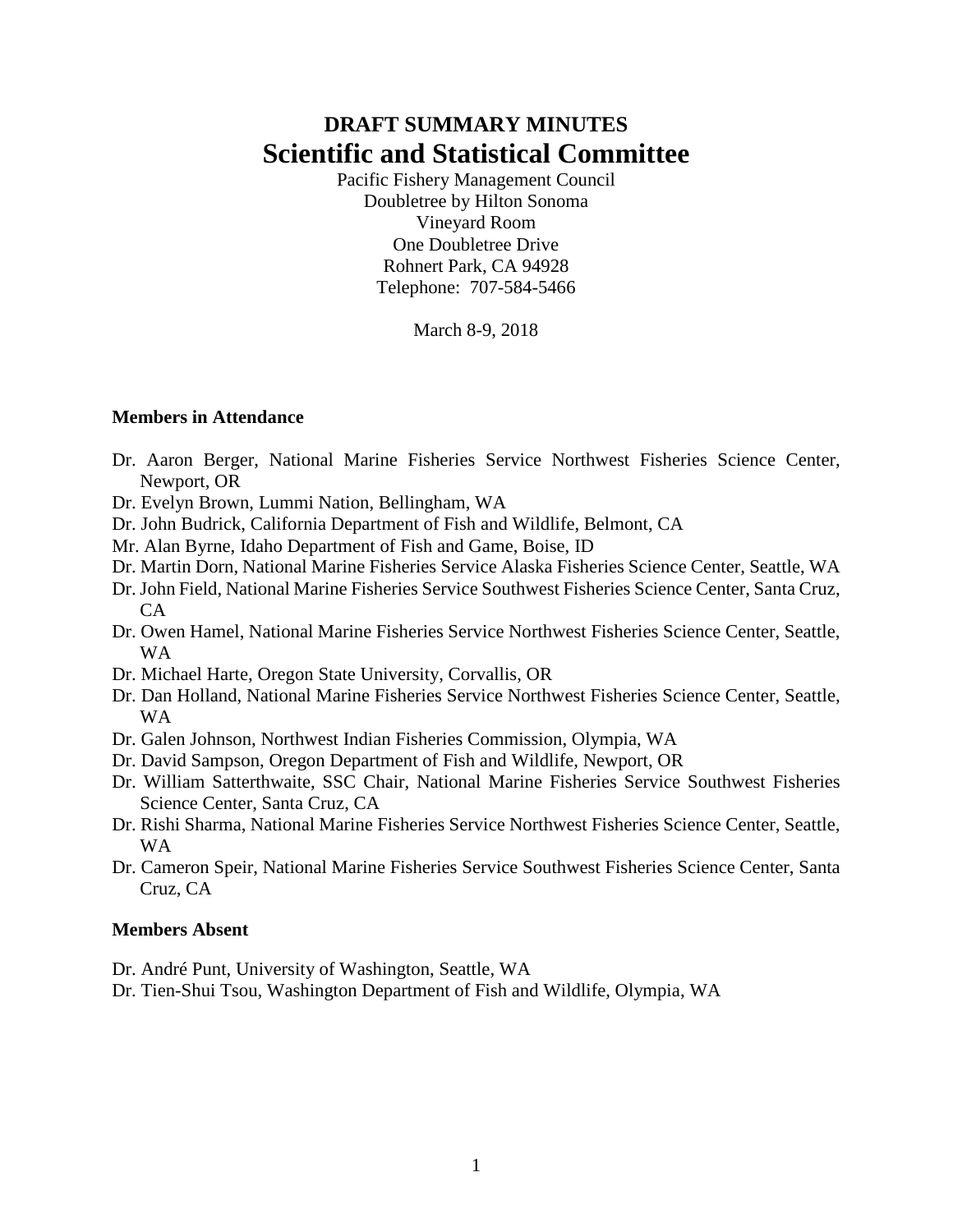| SSC Recusals for the March 2018 Meeting |                                                                                     |                                                                                                   |  |  |  |  |  |
|-----------------------------------------|-------------------------------------------------------------------------------------|---------------------------------------------------------------------------------------------------|--|--|--|--|--|
| <b>SSC Member</b>                       | <b>Issue</b>                                                                        | <b>Reason</b>                                                                                     |  |  |  |  |  |
| Dr. Owen Hamel                          | F.3 Sablefish Ecosystem<br><b>Indicators: Management Strategy</b><br>Evaluation     | Dr. Hamel supervises<br>Dr. Melissa Haltuch, one<br>of the lead analysts for the<br>sablefish MSE |  |  |  |  |  |
| Dr. Owen Hamel                          | F.7 Update on 2019-2020<br>Harvest Specifications and<br><b>Management Measures</b> | Dr. Hamel supervises<br>Dr. Melissa Haltuch, the<br>lead STAT for the lingcod<br>assessment       |  |  |  |  |  |
| Dr. John Field                          | F.7 Update on 2019-2020<br>Harvest Specifications and<br><b>Management Measures</b> | Dr. Field contributed to<br>the bocaccio assessment                                               |  |  |  |  |  |

### *A. Call to Order-SSC Administrative Matters*

Will Satterthwaite called the meeting to order at 0800. Mr. Michael Burner provided the agenda overview in Mr. Chuck Tracy's stead. He thanked Scientific and Statistical Committee (SSC) members for helping to conduct a very good Sixth National meeting of the Scientific Coordination Subcommittee of the Council Coordination Committee (CCC). The draft proceedings will be provided to the May CCC meeting. He gave a brief budget update. He also thanked the SSC for making progress on the draft Five-Year Research and Data Needs document. Mike then provided the agenda overview and the tasks for the SSC this week.

Dr. John Field was elected as the new SSC chair and Dr. Galen Johnson was elected as vice chair for the April 2018 to March 2020 term.

### *E. Salmon Management*

2. Review of 2017 Fisheries and Summary of 2018 Stock Forecasts

Dr. Mike O'Farrell (Southwest Fisheries Science Center, Chair of the Salmon Technical Team [STT]) presented an overview of the Review of 2017 Ocean Salmon Fisheries and the 2018 Preseason Report I to the Scientific and Statistical Committee (SSC), and with the help of the other members of the STT, responded to questions from the SSC.

Two Chinook stocks (Sacramento River Fall Chinook [SRFC] and Klamath River Fall Chinook [KRFC]) and three natural coho stocks (Queets, Juan de Fuca, and Snohomish) are overfished, defined as when the most recent three year geometric mean of escapement is below the Minimum Stock Size Threshold (MSST). The three year escapement geometric means for the overfished Chinook stocks are well below the MSSTs, whereas the three year escapement geometric means for the overfished coho stocks are quite close to the MSSTs.

The STT identifies stocks at risk of approaching an overfished condition when the geometric mean of the most recent two years of spawning escapement and the most recent forecast of spawning escapement (assuming last year's fishing regulations) is less than the MSST. The SRFC and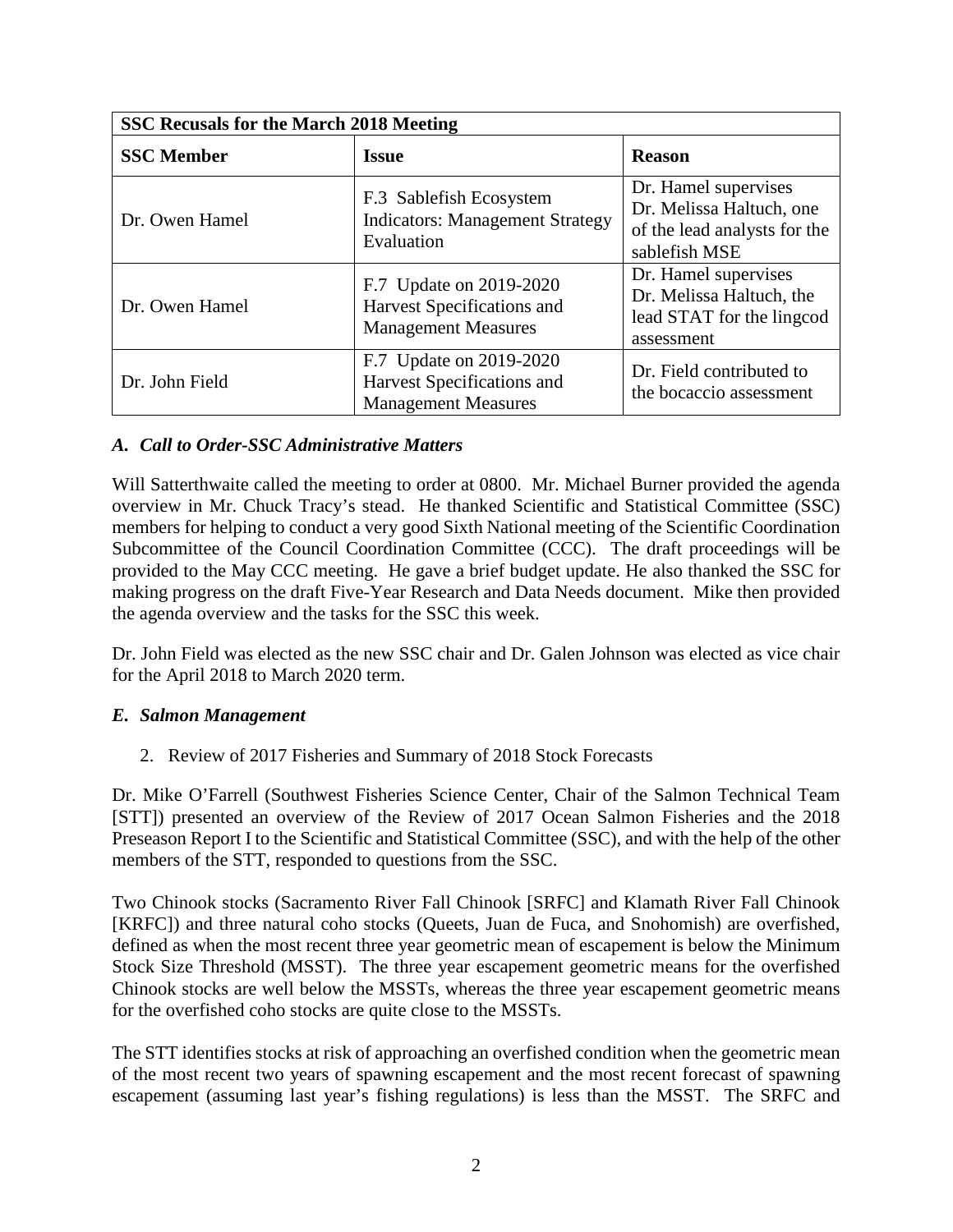KRFC and the Queets natural and Juan de Fuca natural coho were identified as at risk of approaching an overfished condition.

The most recent available total annual exploitation rate (for 2015) for Upper Columbia River Summer Chinook exceeded the maximum fishing rate threshold established for the stock, meaning that it experienced overfishing. However the escapement for this stock exceeded the maximum sustainable yield spawning escapement  $(S_{MSY})$  by more than sevenfold in 2015.

The SSC endorses the 2018 forecasts and the acceptable biological catches and overfishing limits (2018 line in Table V-5) in *[Preseason Report I](https://www.pcouncil.org/wp-content/uploads/2018/03/2018_Pre-I_Final_03012018.pdf)* as the best available science for use in 2018 salmon management.

*SSC Notes:*

*The SSC discussed with Dr. O'Farrell possible impacts of trucking fish on straying and forecasting; research is needed to determine whether the increased straying is constant across ages.*

*Uncertainty in forecasting remains a question of interest to the SSC, especially when large jack returns lead to large forecasts with a lot of uncertainty. The STT noted that they share these concerns, but have seen errors in both directions—under- and over-forecasting due to large jack return years.*

*Should reference points be revisited, either by the STT alone or in a methodology review? One example given of a possible mismatch is the Upriver Summers, where the MSST may have been set by the CTC for wild stock but management is of the hatchery/wild aggregate.* 

*For calculation of 3 year geometric means for overfished and at risk of over fishing, the 2017 escapement was available for SRFC and KRFC. However for the coho stocks 2017 data was not available so 2016 was the final year in the geometric mean calculations.*

*The SSC notes that this is the first year that a forecast has been made for Sacramento River Winter Chinook, and that the forecasted abundance of KRFC is dominated by age-3 fish.*

### *F. Ecosystem Management*

1. California Current Ecosystem and Integrated Ecosystem Assessment Report and Science Review Topics

The Scientific and Statistical Committee (SSC) received a presentation by Drs. Chris Harvey (Northwest Fisheries Science Center) and Toby Garfield (Southwest Fisheries Science Center) on the 2018 California Current Integrated Ecosystem Assessment (CCIEA) California Current Ecosystem Status Report [\(Agenda Item F.1.a, NMFS Report 1, March 2018\)](https://www.pcouncil.org/wp-content/uploads/2018/02/F1a_NMFS_Rpt1_2018_IEA_SoCC_FINAL_main_Mar2018BB.pdf). This is the sixth CCIEA Status Report prepared for the Council. The report is a concise source of information on trends in climate and oceanographic, biological, social, and economic indicators. The report is an important contribution to the Council process that provides an ecosystem perspective on West Coast fish stocks, fisheries, and coastal communities.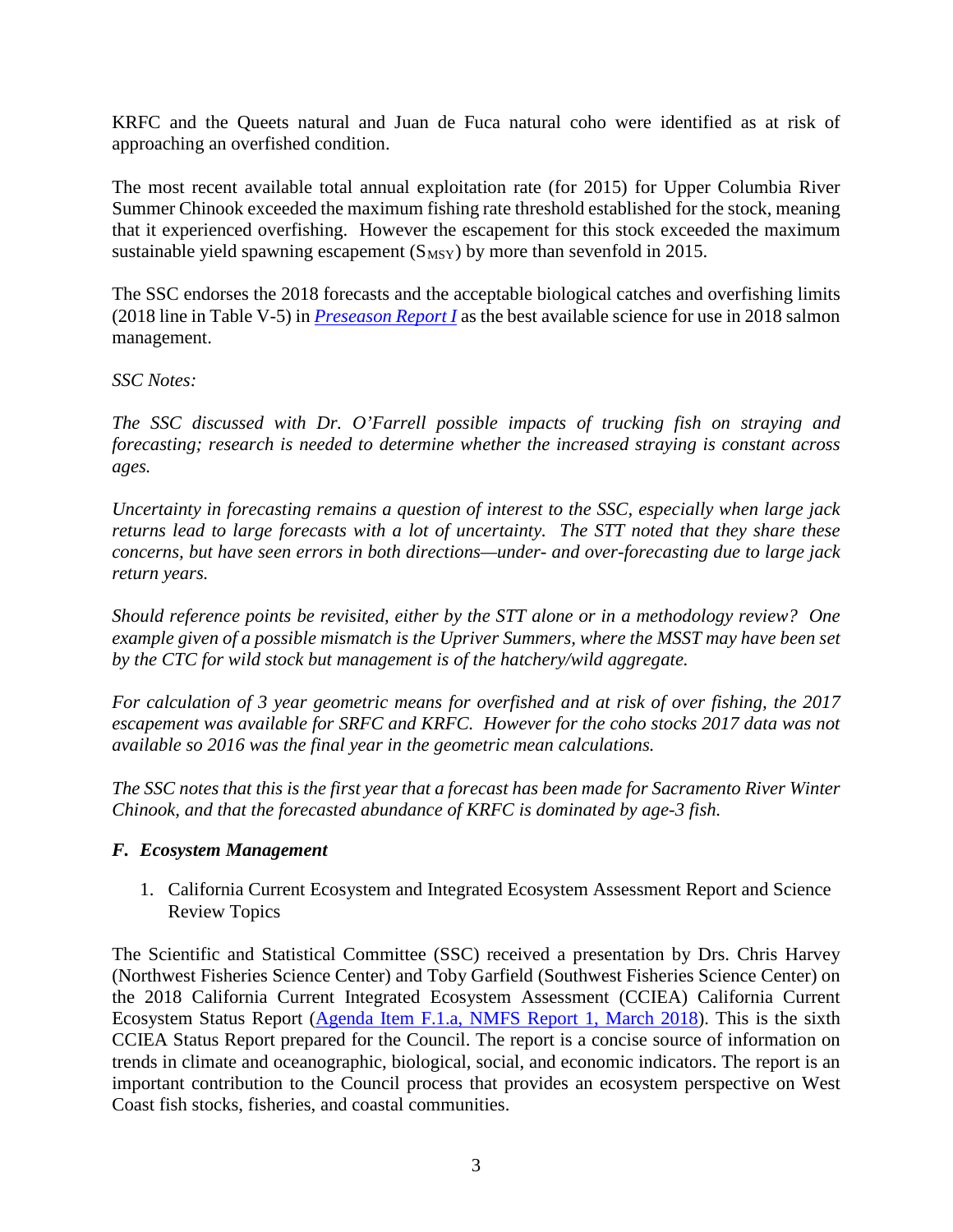The SSC appreciates the CCIEA team's continued responsiveness to suggestions by the Council and SSC on previous reports and continuing efforts to augment and improve the Status Report with additional information useful to the Council. The 2018 Status Report includes new indicators of biomass and recruitment trends for highly migratory species. It also includes new community-level indices of recreational fishery engagement and reliance that had been requested by the SSC Ecosystem-based Management Subcommittee (SSCES) to complement commercial fishery reliance and engagement indices.

The 2018 Status Report indicates that the California Current Ecosystem returned to more neutral or average oceanographic and ecological conditions. However there are apparent lingering effects of unfavorable conditions in and before 2017. Most notably low catches of juvenile salmon from surface trawl transects off Washington and Oregon designed to sample salmon in their first year at sea, and other information on the stream and ocean conditions experienced by salmon in recent years, suggest poor returns of Columbia River basin Coho and Chinook salmon in 2018 are likely.

The SSC emphasizes that interpretation of many of the indicators in the report requires an understanding of the uncertainty and natural variability that is associated with the indicator. Without that context, there is a risk of overconfidence in the predictive power of the indicators. Interpretation of indicators also requires that the broader context of the indicators be considered.

The SSCES has regularly met with members of the CCIEA at the September Council meeting to review selected indicators proposed for inclusion in the annual ecosystem Status Report. Last year, the SSC recommended that science topics to be reviewed at the September SSCES be proposed each year at the March Council meeting, which would allow for input from advisory bodies and management entities and Council guidance on the list of topics to be reviewed by the SSCES. The SSC discussed proposals from the CCIEA team of five topics for potential review [\(Agenda Item](https://www.pcouncil.org/wp-content/uploads/2018/02/F1a_NMFS_Rpt3_ecosystem_science_proposed_topics_020918_Mar2018BB.pdf)  [F.1.a, NMFS Report 3, March 2018\)](https://www.pcouncil.org/wp-content/uploads/2018/02/F1a_NMFS_Rpt3_ecosystem_science_proposed_topics_020918_Mar2018BB.pdf) and recommends that three of the five proposed topics be reviewed at the September meeting. The SSC also identified a fourth topic (recreational engagement and reliance indices) that was not included in the original list. The four topics recommended for review in September are:

- 1. Using the J-SCOPE approach for short-term forecasts of ocean conditions and species distribution.
- 2. Developing effective indicators of shifts in groundfish distributions.
- 3. Development of a new forage community composition indicator.
- 4. Community-level recreational fishery engagement and reliance indices.

The new recreational fishery engagement and reliance indices included in the 2018 Status Report have not yet been reviewed by the SSC, and the SSC recommends they be reviewed at the September SSCES meeting.

The SSC does not have the expertise in physical oceanography necessary to undertake a technical review of the proposed new upwelling index. However, once the new upwelling index has been peer reviewed, the SSCES would be interested in reviewing applications of the index that provide information about the relationship between the new finer-scale upwelling index and ecological outcomes of interest to the Council, for example effects on rockfish recruitment.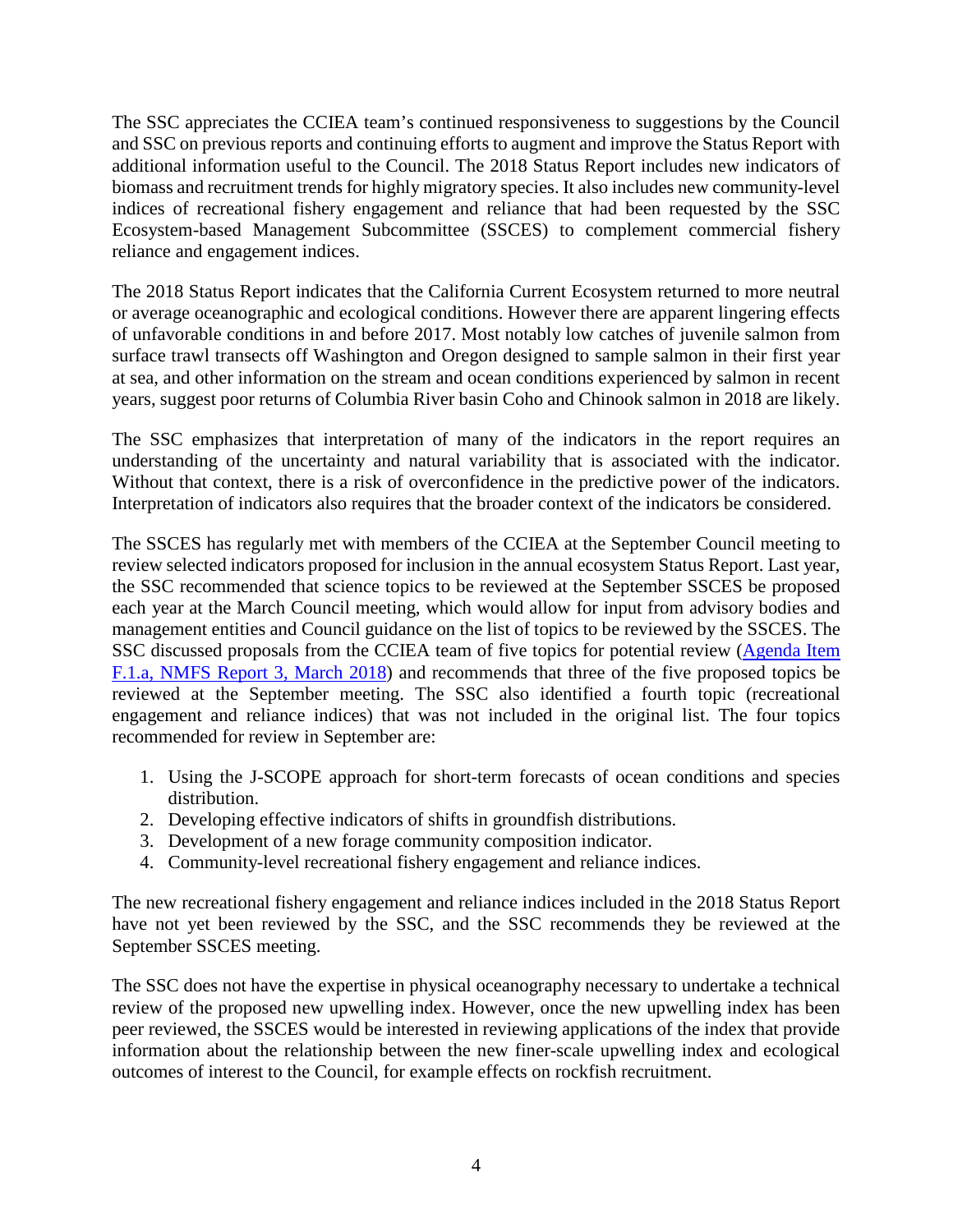The final topic included in the list of topics for review at the September meeting was an analysis of drivers of albacore distribution and availability to fisheries in the California Current. While this information may be useful to include in future status reports, the SSC recommends that these methods be reviewed by the SSC highly migratory species (HMS) subcommittee rather than the SSCES.

The SSCES recommends holding a one-day meeting in September prior to the SSC meeting which will allow 1.5 to 2 hours to review each of the four topics. The reviews by the SSCES are high level reviews focused on determining whether and how new indices and analyses should be included in future Status Reports. They do not constitute in-depth technical reviews that would lead to an endorsement by the SSC that these indices or methods constitute best available science to support specific management decisions.

### *SSC Notes:*

*There were questions posed about how the error bars for maximum and minimum stream flow for salmon ESUs are calculated. Chris Harvey was unable to speak to this at the time.*

*In numerous figures (e.g., Figure G.2.1 on S-20), the y-axis is labeled as CPUE or Catch (e.g., Figure 4.3.2 on page 12) when these are actually log-transformed. Having an asterisk on those with footnote, at least, to clarify y-axis transformation would be good. Also some of the associated figure captions are confusing (e.g., "...CPUEs (mean(ln catch +1))..." when this should be catch per sampling effort) and inconsistent across plots (e.g., CPUE on y axis described in caption as representing log10(no. km-1 +1), ln(catch+1), and ln(abundance +1) on p S19-21) which makes comparisons difficult. In addition, some plots have y axis going below zero when values cannot. Other y-axes do not go down to zero when they should.*

*It was noted last year that the indices of sea lion pup counts and growth should be complemented with information on trends in adult abundance to provide context about how population size relative to carrying capacity might be affecting these indicators and their relationship to availability of forage. Chris Harvey noted the report does cite studies that indicate a reduction in the adult female population over the last several years that indicate the population is below carrying capacity. There was also concern expressed that the pup number and growth indices might reflect access to fishery discards and waste rather than natural foraging, but Chris Harvey noted that scat samples suggest the sea lions are relying mostly on natural forage.*

*The SSC discussed whether there was sufficient information on number of crab pots deployed to understand the information on whale entanglements. It was noted that the number Dungeness crab fish tickets mirror trends of entanglements but there is limited information on number of crab traps deployed, particularly in California. Toby Garfield noted that what populations have increased and/or distributions have changed which may also have affected the number of whale entanglements.*

*The Status Report now has charts showing recent trends in biomass and recruitment for tuna and swordfish stocks. It would be useful to point out the life cycle of these stocks and so how relevant this recruitment and biomass information is to availability of these stocks in the California Current. There is a risk that people look at this as an indicator of availability of these stocks in*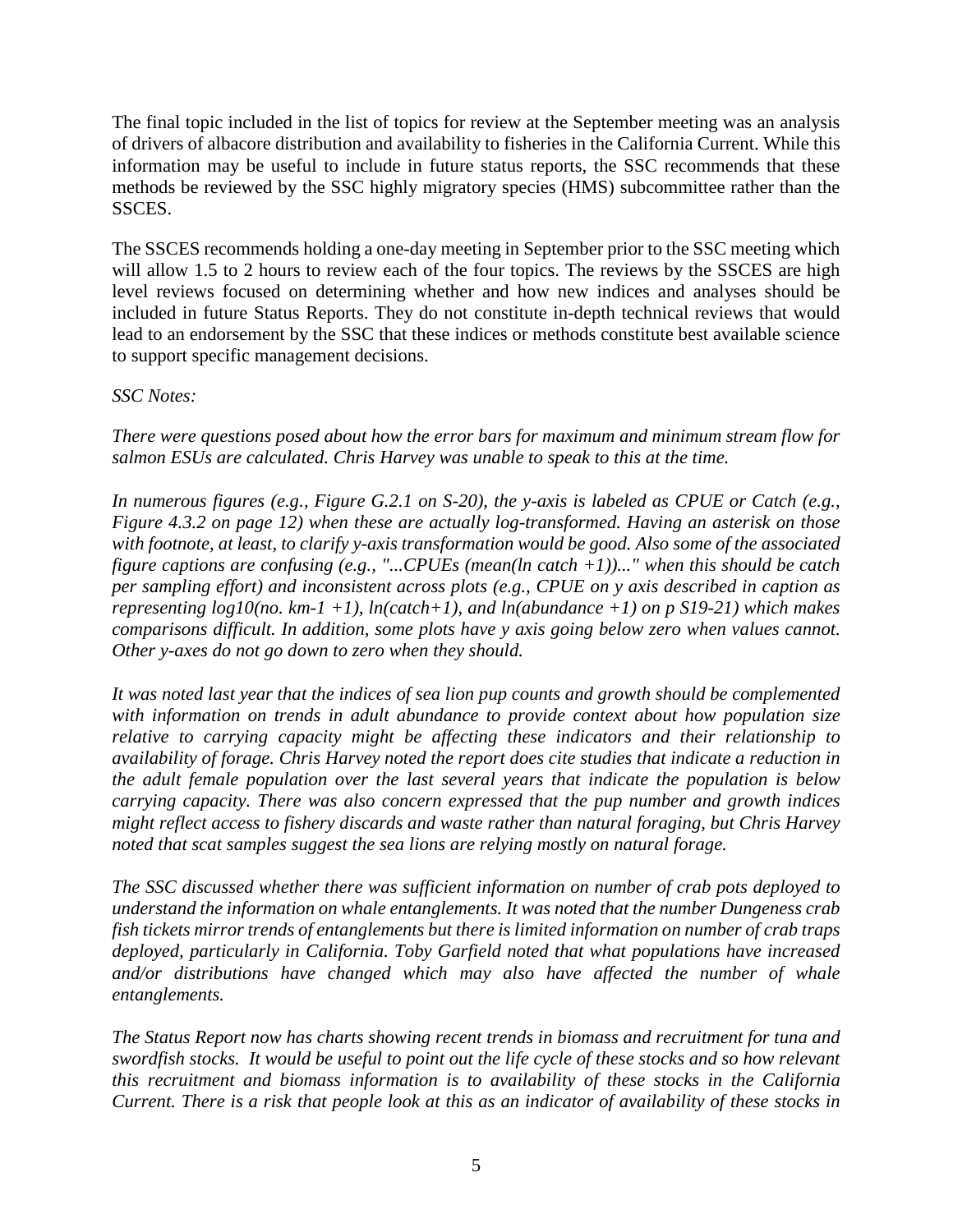*CC waters, so there should be caveats to explain that these reflect overall population status but not necessarily availability to fishers in the CC.*

*The Status Report includes an index of trawl bottom contact based on distance towed calculated as distance from tow start and end points. These measures are likely to be biased in areas where tows are highly nonlinear or turn around. An indicator based on tow duration might provide a less biased alternative. While these may also include bias if tow speeds differ across areas or over time, it would be useful to see how they compared to the present index. There may be less variation in trawl tow speed than distance.*

*Community recreational engagement and reliance is in the report for first time. The SSCES has not yet reviewed these and the inputs are quite different from the commercial indices. It was suggested that this should be put on the agenda to look at in September.* 

*It was noted that VAST has been reviewed by the SSC as a tool for integrating information to support overall abundance indices rather than spatial distribution. A wide variety of applications of VAST have been proposed by not fully reviewed by the SSC. More specificity of what applications of VAST will be reviewed at the SSCES should be provided before the meeting and the review should have a narrow scope.*

*As noted at previous SSCES reviews of Ecosystem Indicators, the social and economic value, engagement and resilience for tribal communities may vary from commercial or recreational communities and fisheries. There have been efforts to estimate indicators for tribal fisheries and communities but it has been difficult because the data are not readily available.*

3. Sablefish Ecosystem Indicators: Management Strategy Evaluation

Dr. Melissa Haltuch (Northwest Fisheries Science Center) presented a draft management strategy evaluation (MSE) for sablefish. Decadal scale recruitment forecasts that were developed using sea level predictions from global climate models were used to inform future sablefish population scenarios in the MSE. The Scientific and Statistical Committee (SSC) expresses appreciation to the sablefish MSE team for continued progress on this topic.

### **Current Iteration of the Sablefish MSE**

The sablefish MSE is a tool that can be used for long-term strategic planning, not for informing near-term assessments or management options. Although significant progress has been made developing the MSE framework, it currently incorporates a limited representation of uncertainty associated with the assessment and management system, which limits the applicability of the framework to broader questions of interest. A step to make this MSE more useful would be adding the ability to evaluate transboundary stock structure and connectivity. The SSC recommends continued development of the sablefish MSE and receiving periodic updates from MSE analysts, as progress dictates, through either the SSC Ecosystem or the SSC Groundfish Subcommittee.

Results provided by Dr. Haltuch indicate that the long-term use of the 40-10 harvest policy leads to the stock being, on average, in the precautionary zone rather than at the target level. This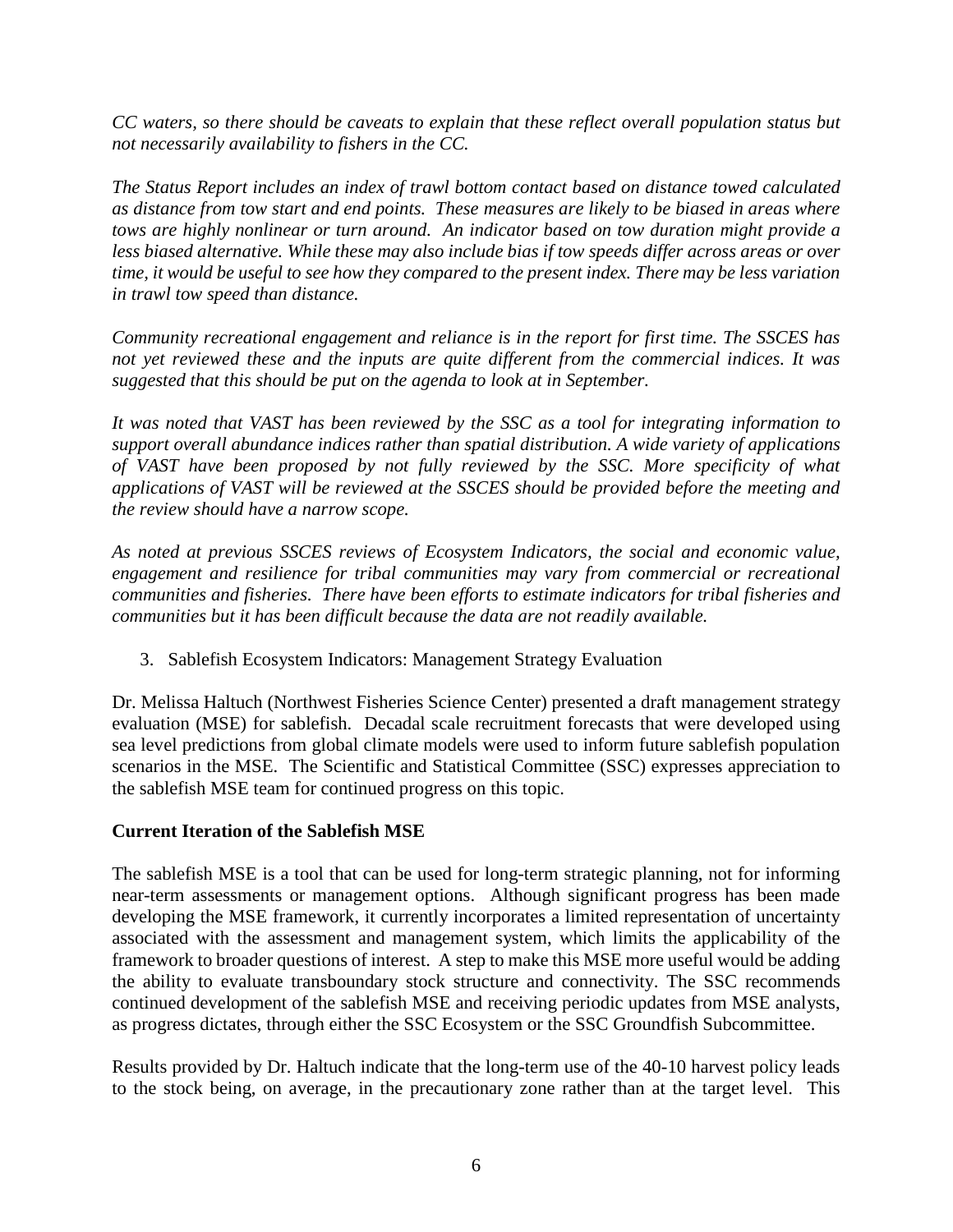suggests that the spawning biomass per recruit (SPR) fishing mortality rate policy ( $F_{SPR45\%}$ ) and the target biomass (B40%) reference point are internally inconsistent, although this type of inconsistency is not a sablefish-specific issue [\(Agenda Item I.2, Attachment 2, March 2017\)](http://www.pcouncil.org/wp-content/uploads/2017/02/I2_Att2_ProductivityWorkshopReport_Mar2017BB.pdf). MSE is an appropriate analytical tool to explore the broader implications of such inconsistencies.

## **Future Iterations of the Sablefish MSE**

Dr. Haltuch indicated a general plan, pending funding, to advance the sablefish MSE by creating a spatially-structured operating model for the northeast Pacific. Such a spatially-structured operating model would provide a basis for evaluating U.S./Canada straddling stock issues, as well as spatial stock structure, gear, and allocation scenarios. The SSC recommends that the Council solicit input from advisory bodies and the public for guidance to the MSE team on:

- the objectives for the next iteration of the MSE;
- management strategies to consider;
- performance metrics of interest;
- alternative population dynamic and fishery operating models to consider (hypotheses about alternative states of nature); and
- a process for engaging and soliciting feedback from stakeholders.

### **Potential Application to Sablefish Assessments in the Near Term**

The SSC continues to encourage the exploration of Regional Ocean Modelling Systems (ROMS) data for developing near-term forecasts of recruitment (1 to 4 years) based on environmental covariates [\(Agenda Item F.2.a, Supplemental SSC Report, March 2017\)](http://www.pcouncil.org/wp-content/uploads/2017/03/F2a_Sup_SSC_Rpt_Mar2017BB.pdf). As mentioned in 2017, the sablefish modelling group is also encouraged to continue working with Canadian and Alaskan colleagues in understanding sablefish stock structure and developing a population model consistent with that understanding. This would not only contribute to long-term MSE, but also could inform the next assessment for sablefish. The next assessment should consider revisiting the tide gauge sea-level analysis, because observations in central and southern California indicate different trends and the previous analysis is now dated.

### *SSC Notes:*

*Focus of the work presented is on sablefish in the California Current Ecosystem.*

*Study looks at climate variability, but future iterations could look at the implications of directional climate change.*

*To be consistent, the sablefish FSPR rate would need to be closer to 50% (rather than 45% as it is currently) to achieve a target biomass of B40% on average.*

*The operating model and the estimation model used in the MSE are very similar, the difference associated with one variable, which can limit the utility of the general operating-estimation model framework to address broader questions and limits the inclusion of realistic levels of uncertainty.*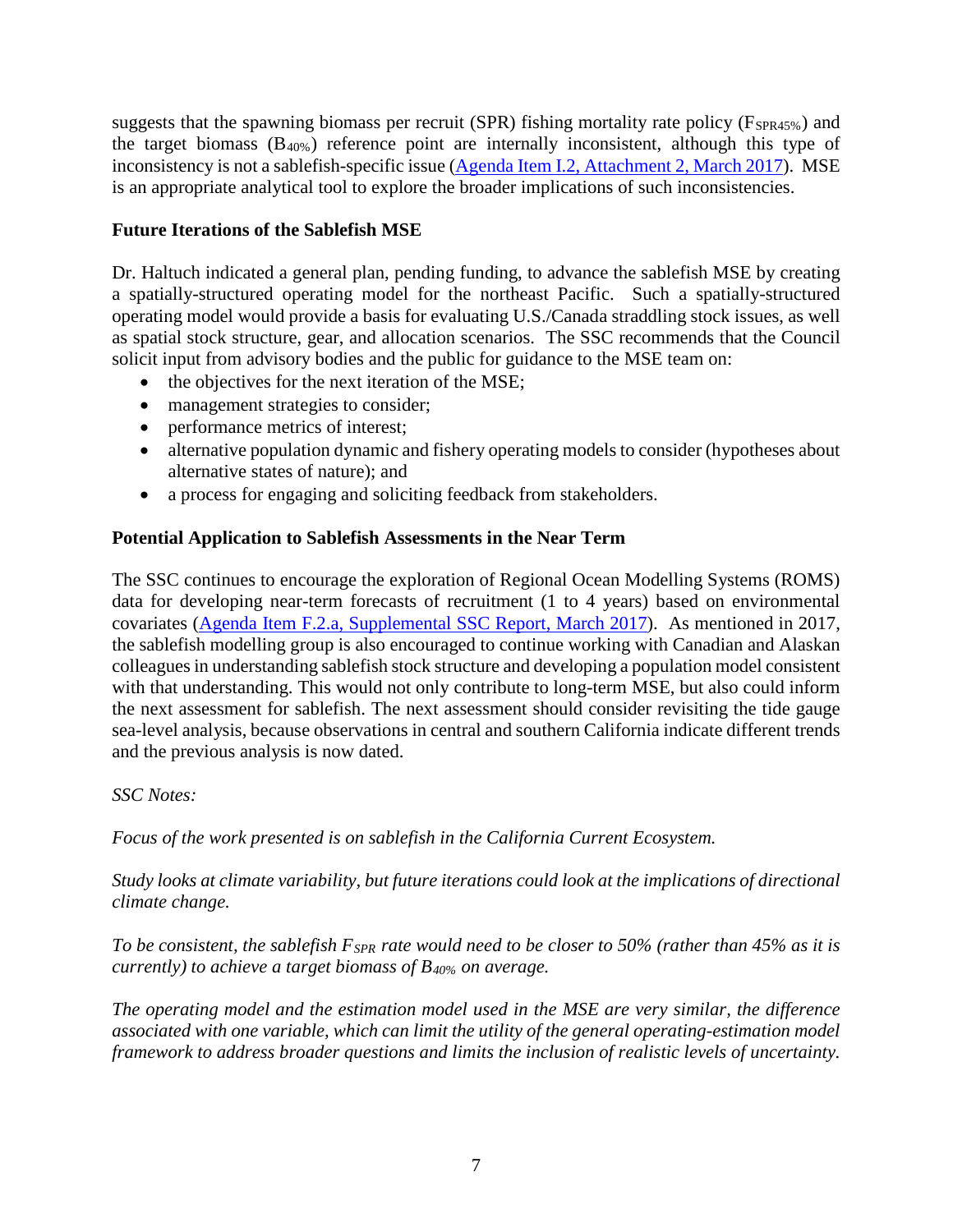*Notes Relevant to MSE Analysts:* 

*The selection of the time window from which to calculate dynamic*  $B_0$  *is likely a sensitive aspect to the results and remains an area for more research.*

*Observational data could be used to serve as proxies for environmental covariates identified in the ROMS work as acquiring ROMS data can be time consuming and difficult.*

*Next iterations of MSE should incorporate important aspects of implementation uncertainty and variability associated with allocations to gear type.* 

*It would be useful to conduct a reference model projection run to provide a baseline unfished condition for comparison to alternative models.*

It would be informative to compare implied values for steepness under alternative sea level *informed recruitment to the fixed values of steepness used in the MSE operating model and the assessment models. The estimate of M declines when adding the sea-level recruitment index.*

*Areas noted for future research include how best to incorporate recruitment bias corrections during forecast periods, and incorporating the variance associated with the sea level and recruitment relationship into the population dynamics model rather than using the mean estimate as strict 'data' input.*

*The presented MSE simulates conducting a stock assessment every year, which is probably not realistic, and could act to reduce error in the management process that would otherwise be present.*

*Figure on page 10 in the presentation is not in the draft publication provided but is a very nice summary for future action/review with the Council and GMT.*

*The interpretation of both the draft publication and any review report for the GMT/Council could be improved by including a table that defines the basic components and describes the differences among the suite of models compared.*

*Use consistent and defined acronyms in models. SL is used in the publication for Sea Level but not SSH. The presentation used SL and SSH the latter which was never defined but assumed to be Sea Surface Height.*

### *H. Groundfish Management*

4**.** Initial Stock Assessment Plan and Terms of Reference

Dr. Jim Hastie and Ms. Stacey Miller of the Northwest Fisheries Science Center briefed the Scientific and Statistical Committee (SSC) on stock assessment prioritization for Pacific Coast groundfish and the resultant list of stocks that could potentially be assessed in the 2019 and 2021 assessment cycles.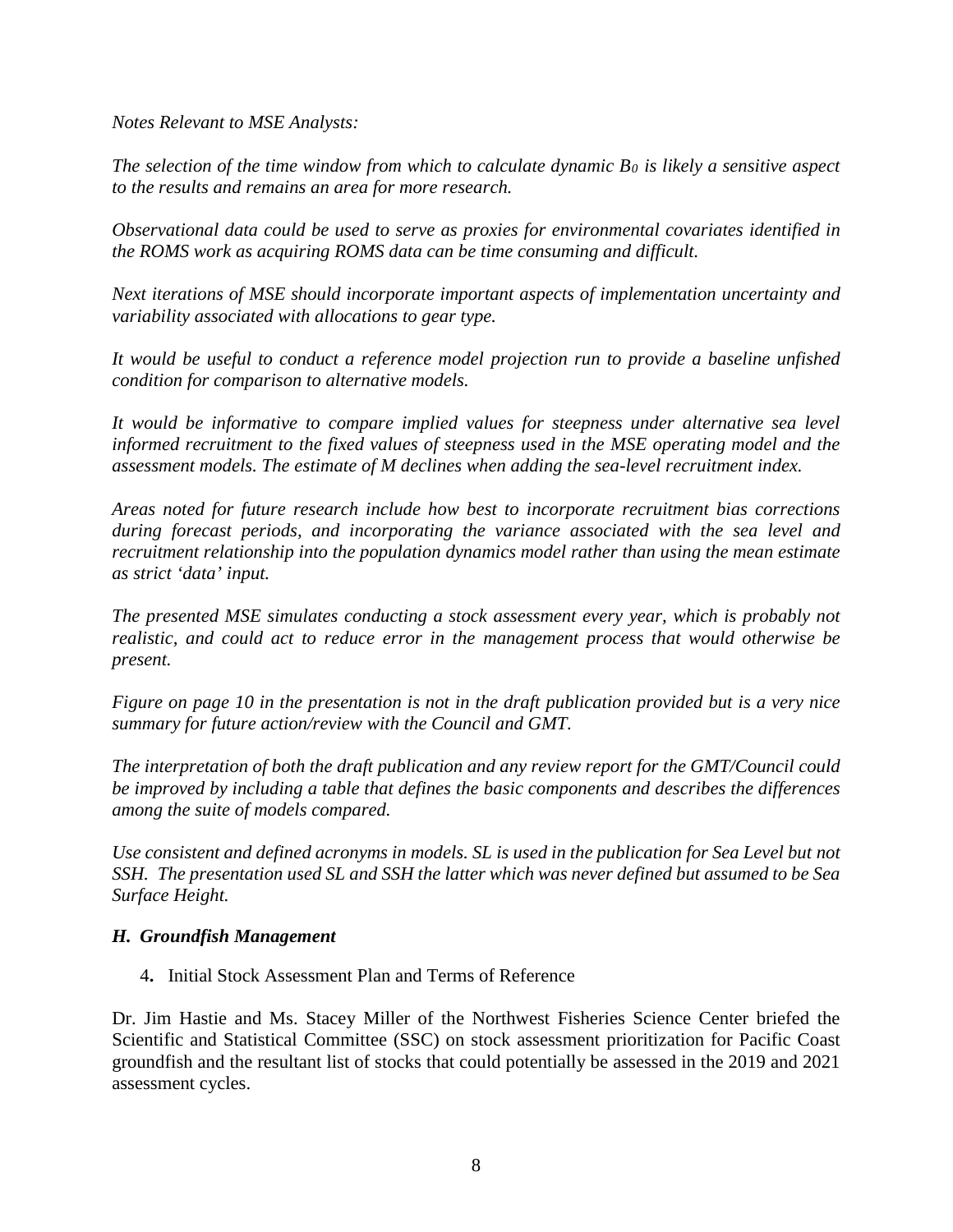There were several changes made to the factors and factor score calculations from those used for the prioritization process prior to the 2017 assessment cycle. Many of these changes were made in an attempt to improve how well relative factor scores reflect differences in the underlying metrics. An ecosystem importance factor was developed for inclusion for this cycle, whereas non-catch value, which remained difficult to quantify, was removed.

The SSC found that the updated framework continues to provide a useful way to identify factors to consider in developing stock assessment priorities. The scoping of available data continues to be useful in understanding the data gaps that constrain the ability to assess some highly ranked species.

### **Initial Stock Assessment Plans for the 2019 and 2021 Assessment Cycles**

The SSC and Dr. Hastie agreed that the maximum possible number of assessment units for the 2019 assessment cycle is likely to be eight (four Stock Assessment Review [STAR] panels). However, some assessments of nearshore species could require the development of multiple models, and thus could need more than one "unit" of assessment and review effort.

The SSC discussed the ranked list of species for assessment, focusing on the top sixteen. The SSC agreed that sablefish, cabezon, longnose skate, big skate, cowcod, and gopher rockfish (potentially assessed as a complex with black and yellow rockfish) are all good candidates for full assessments in 2019. The SSC did not identify any species as high priority for update assessments in 2019, though the petrale sole assessment is appropriate for updating if desired.

Cabezon would presumably be assessed in multiple areas, and therefore would likely require an entire STAR panel to itself for adequate review. This would leave one spot open in a STAR panel should the above list of six species be adopted.

Other potential species to be assessed include 1) Dover sole, for which the SSC did not see a critical need at this time; 2) Pacific cod, for which delaying until 2021 would provide more lead time for developing data, particularly ages, and to consider a transboundary assessment with Canada; and 3) vermilion rockfish across two areas (presumably as a complex with sunset rockfish south of Point Conception, and as a single species to the north).

Brown, copper, quillback and bank rockfish were all considered good candidates for assessment in 2021 as more lead time for age reading, data mining and analysis would provide a better basis for those assessments. Black rockfish has been assessed recently (2015) and is not seen as a high priority for assessment in 2019. More information for these and certain other nearshore species could potentially be available in future cycles pending the results of the remotely operated vehicle (ROV) methodology review scheduled for later this year.

One limitation of the prioritization process is that it is conducted at the species level rather than by assessment unit. In 2017, an assessment of yellowtail rockfish north of 40°10' N. latitude was endorsed for management use, but the southern assessment was not. Yellowtail rockfish south is considered a good candidate for a full assessment in 2021, which will provide more time to address the backlog of otoliths for ageing and to develop a longer index time series.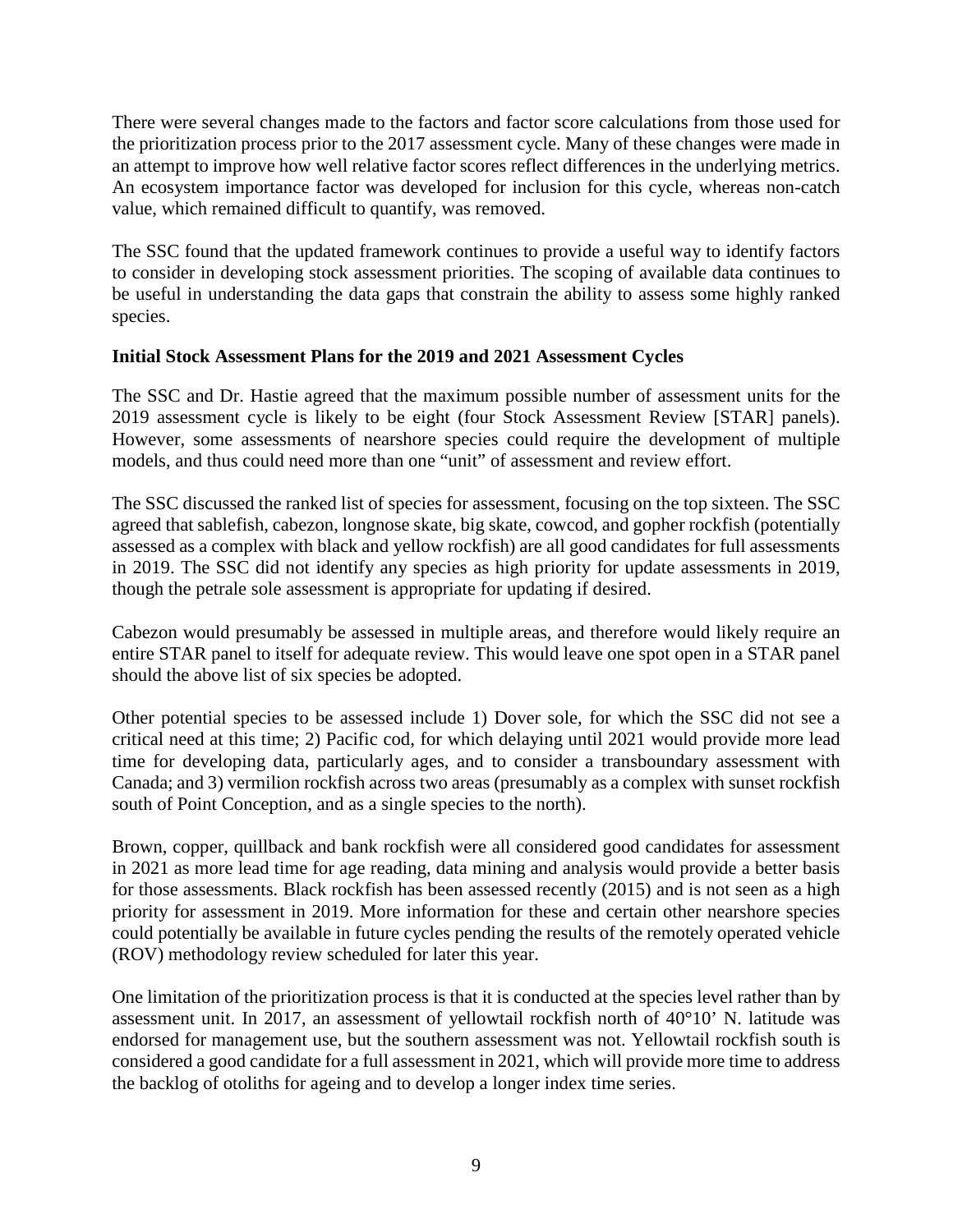### **Revisions to the Terms of Reference**

The SSC also discussed revisions to the terms of reference (TOR) for stock assessments [\(Agenda](https://www.pcouncil.org/wp-content/uploads/2018/02/H4_Att3_Draft_Stock_Assessment_ToR_2019-20.pdf)  [Item H.4, Attachment 3, March 2018\)](https://www.pcouncil.org/wp-content/uploads/2018/02/H4_Att3_Draft_Stock_Assessment_ToR_2019-20.pdf), rebuilding analyses [\(Agenda Item H.4, Attachment 4,](https://www.pcouncil.org/wp-content/uploads/2018/02/H4_Att4_DRAFT_GF_Rebuild_ToR_2019-20.pdf)  [March 2018\)](https://www.pcouncil.org/wp-content/uploads/2018/02/H4_Att4_DRAFT_GF_Rebuild_ToR_2019-20.pdf), and methodology reviews [\(Agenda Item H.4, Attachment 5, March 2018\)](https://www.pcouncil.org/wp-content/uploads/2018/02/H4_Att5_Draft_Methodology_ToR_CPSGF-2019-20.pdf). The SSC endorses the recommendations in the bulleted list on pages 10-11 of the SSC Groundfish Subcommittee report on the December 2017 Groundfish Stock Assessment Process Review Workshop [\(Agenda Item H.4, Attachment 6, March 2018\)](https://www.pcouncil.org/wp-content/uploads/2018/02/H4_Att6_SSC_GFSC_STAR_Process_Review_Workshop_Report-FINAL.pdf), and the recommendations will be incorporated into the revised draft stock assessment TORs (for the June Briefing Book) or the SSC's accepted practices document, as appropriate. The SSC discussed approaches and rules to improve and ensure the timeliness of various steps within the stock assessment and review process. These include having a written request from the Groundfish Management Team for deviations from default removal assumptions during projections, to be finalized at the STAR panel; final assessment documents (for those not included in the mop-up) posted on the Pacific Fishery Management Council (PFMC) website by the beginning of the November meeting; and the list of catch-only updates finalized by September in even years, among others. The SSC also discussed the need to maintain flexibility in the SSC's ability to request post-STAR analyses and changes in order to arrive at an assessment that is acceptable to the SSC. Various other minor edits will be included as track changes in the TORs for June.

For the rebuilding analysis TOR, the SSC agreed to add language requiring that authors include parameter uncertainty in rebuilding analyses, as has been done in various ways in the majority of rebuilding analyses performed for the PFMC. Additionally, new language will require that all quantities for all runs needed for management decisions, including OFLs, be presented in tabular form.

*SSC Notes:*

### *Assessment Prioritization*

*Some changes were made to certain transformations to provide improved relative factor scores to better reflect untransformed values. In particular, switched to exponential from logarithmic approach.*

*Ecosystem importance factor is a combination of each species' predation on protected and managed species and its use as prey by other species. An issue is that this effectively ignores species that are of relatively small biomass but have substantial impact on local communities (e.g., cowcod).* 

*Would looking at catch impacts/value at target biomass be useful for prioritization to ascertain the potential importance of each species?* 

*"New Data" – one change is to include factor values for stocks that have not been assessed for which any information is new information.*

*The PSA scores are rather dated and should be updated. If they are not updated, thought should be given to whether or not they should still be used.*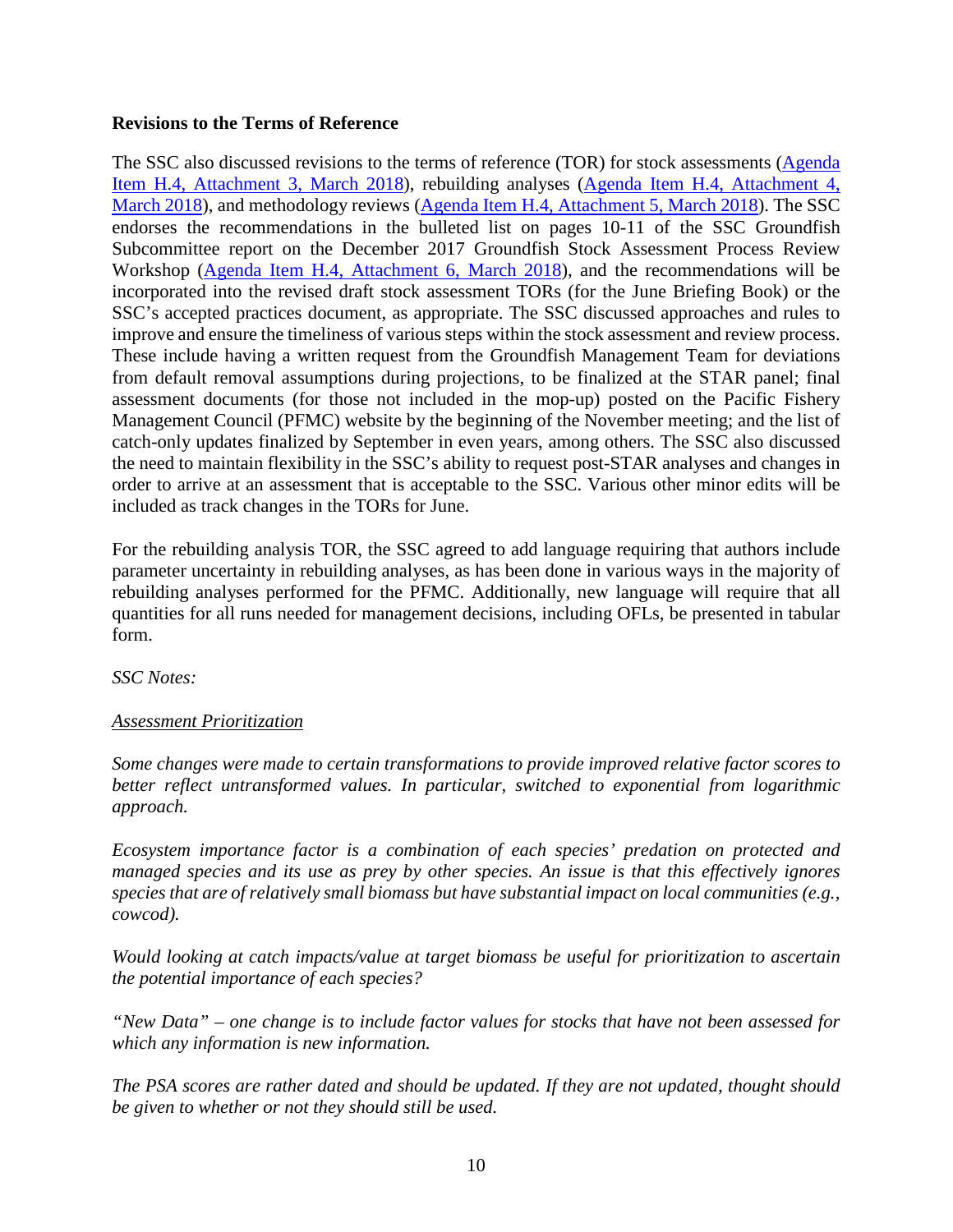*The SSC recommends the following 6 species for full assessments within 4 STAR panels in 2019 (note that the order listed does not reflect either priority or proposed STAR panel order):*

- *STAR panel A: Sablefish, +1 other*
- *STAR panel B: Cabezon (2+ areas, so its own STAR panel)*
- *STAR panel C: Longnose skate, Big Skate*
- *STAR panel D: Gopher rockfish (perhaps with black and yellow rockfish as a complex), Cowcod.*

*While there are a number of areas of ongoing research for sablefish (stock structure, environmentproductivity relationship), the potential progress between the 2019 and 2021 cycles is not enough to justify putting off the assessment until 2021.* 

*Cowcod - XDBSRA last time and note that there is time to check on rebuilding and try SS.* 

*Pacific cod – transboundary? + spectroscopy work for ageing for P. cod in Alaska could translate to the West Coast. Thus the recommendation for 2021.*

*Shortraker is not a good candidate for assessment – not caught in survey, not sorted in fishery*

*Gopher rockfish does have the issue of genetic similarity with Black and Yellow rockfish, might need to be assessed as a unit; the need for doing this could likely be assessed by June. Bank rockfish is a good candidate for 2021 – ideally need more time for aging.*

*For vermilion (and sunset) rockfish, given the two areas, need to consider whether this can be combined with another assessment in a STAR panel or if it should be on its own. Potentially could be paired with a species considered unlikely to be problematic.* 

*Black rockfish was recently assessed, need progress on hide vs kill question before progress is made.*

### *TORs*

*When a STAR panel approves an assessment and the SSC does/has not, how should the process for more requests be undertaken? GF Subcommittee could have a webinar with the STAT in August to review and make requests for work for the mop-up panel. This would be the same subcommittee meeting to prioritize assessments for mop-ups, expanded to look at all STAR panel recommendations and assessments.* 

*Need to finalize assessments – all assessments not reviewed at mop-up ready for the September SSC/Council Meeting and posted soon after, depending on the SSC review. November meeting final meeting for OFLs, all non-mop-up assessments thoroughly reviewed and posted prior to November meeting. Mop-up assessments thoroughly reviewed prior to November meeting and posted soon after adoption at the November meeting depending on the SSC review.* 

*At STAR panel, catch assumptions during next cycle and the future should be finalized for projections. GMT could be responsible for requesting any deviations from the default catch*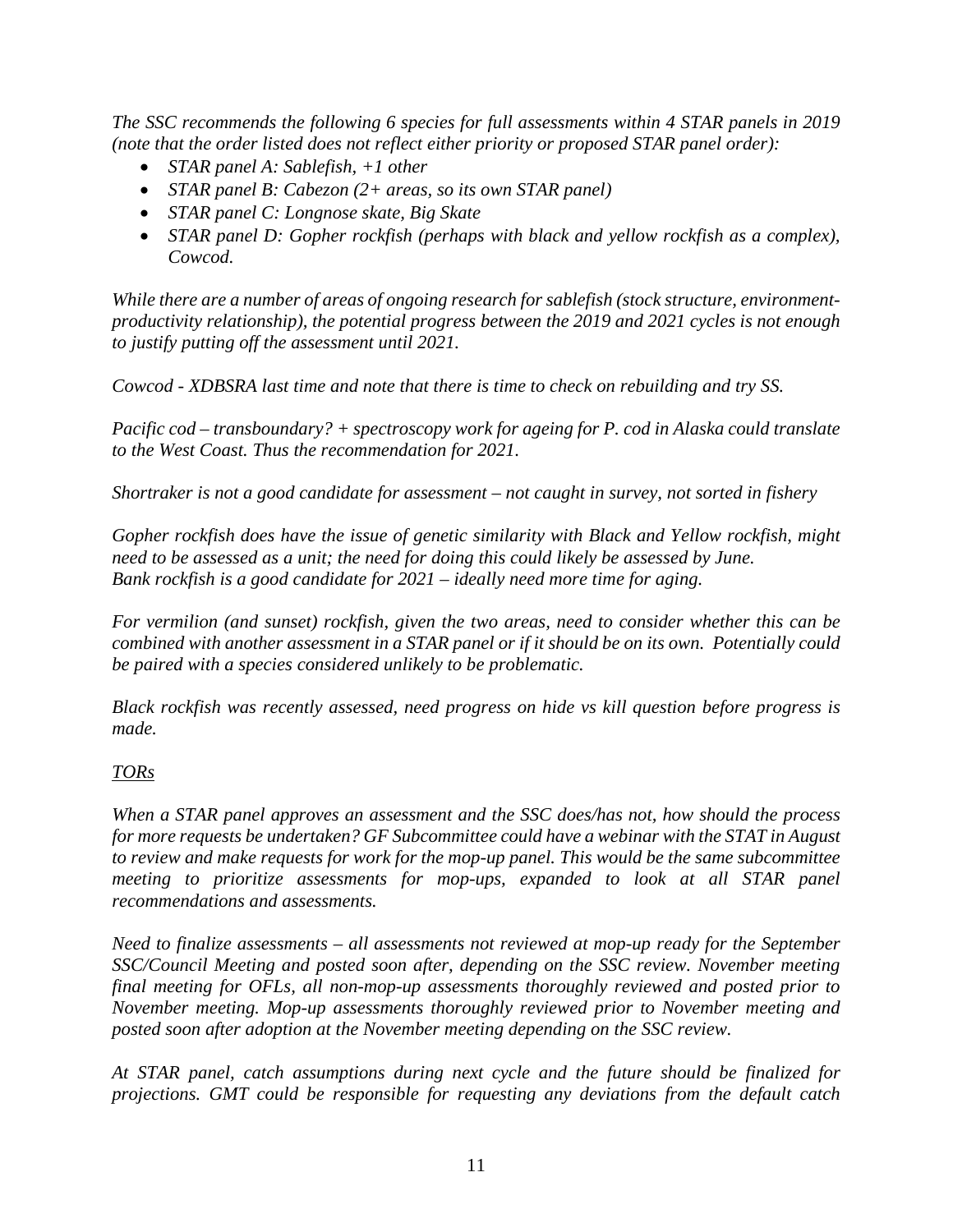*streams for projections and to check that those catch streams in the assessment match those agreed upon at the STAR panel.* 

*Catch only updates: If we are going to increasingly use and rely on catch-only updates, they need to be requested earlier in the process with the plan finalized in September of even number years. In June, should list consequences of not selecting a species for full – such as catch-only update, etc.* 

*Accepted practices – recommend a partial list in November (to have as much info out as possible) and finalize by March.* 

*There should be a substantial review of the data at the pre-assessment workshop. The two-cycle prioritization approach should help with getting data sets identified earlier in the process.* 

*ODFW came up with ways to track dissemination of data, and plan to put out documents early with details of the data, etc. – need these stand-alone documents on a number of data sources including old and current status. Notation in the TORs should include our expectation that there be a common documentation for common data sources – entities that collect these data should provide documentation or information necessary for the documentation.* 

*Rebuilding TOR should mandate the information needed for management (e.g., OFLs and ACLs) in a single table as was done in the 2011 POP rebuilding analysis (Hamel, 2011), which would be good to include in the TOR as a template. Assumption of full ACL removals in the next cycle after rebuilding. Application of the HCRs after that. Add NS1 criteria language for reviewing adequacy of rebuilding.* 

*Rebuilding analyses should include at least a minimal amount of parameter uncertainty – many examples from previous rebuilding analyses. Any of those approaches are acceptable, or can undertake a different approach (with the risk of it not being approved).*

*Minor edits from CPS committees to be included in TOR revisions for June.*

7. Update on 2019-2020 Harvest Specifications and Management Measures

The Scientific and Statistical Committee (SSC) received a report from the SSC Groundfish Subcommittee (GFSC) Chair Dr. David Sampson regarding a Webinar held on February 8, 2018 to review corrections to overfishing limit (OFL) projections for lingcod and bocaccio for the 2019- 2020 biennium and beyond. In addition, the SSC reviewed the attachments provided in the briefing book and the appended GFSC report. Six different sets of lingcod OFL projections under different removal assumptions for 2017-2018, different buffers between the OFL and acceptable biological catch (ABC) based on P\* values assumed for the southern stock (0.40 versus 0.45), and full versus partial attainment of removals in 2019 and beyond are described in Attachment 2 and the resulting values provided in Attachment 3.

The SSC endorses the OFLs associated with Options 3 or 4 referred to in Table 1 of Attachment 1 as No Action and Alternative 1, respectively. These options assume partial attainment in 2017- 2018 and full attainment thereafter, and if annual catch limits (ACLs) are not attained in the future,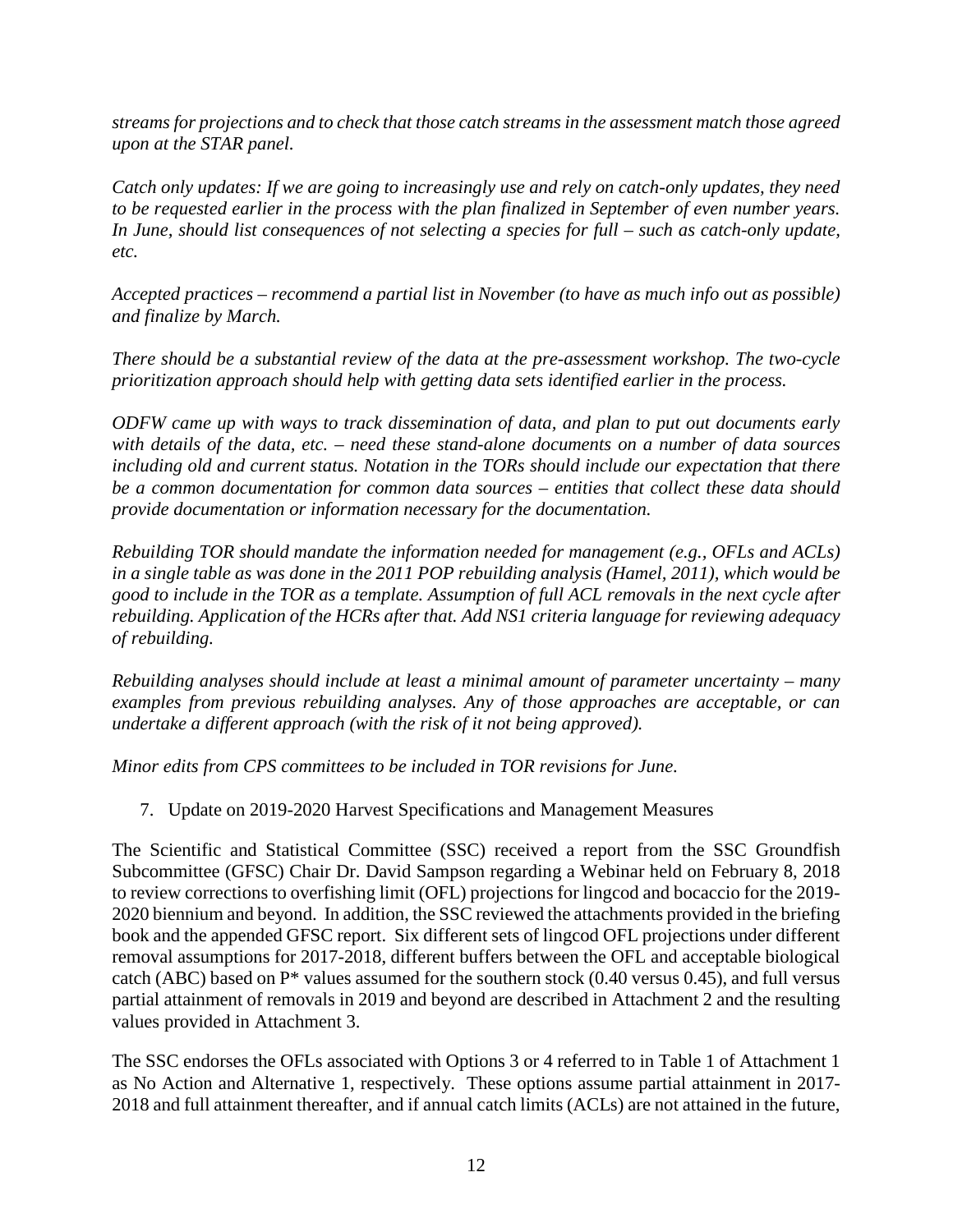a catch-only update assessment could be conducted during the next biennial harvest specification process to replace assumed ACLs with realized catches. While partial attainment under the status quo regulations in 2017 and 2018 appears likely, and the Groundfish Management Team's (GMT's) recommended values for 2017-2018 are well supported, potential changes in future regulations and allocations make attainment assumptions increasingly uncertain with time.

The No Action Alternative and Alternative 1 differ from each other in their assumed  $P^*$  values and associated buffers with Alternative 1 applying a P\* of 0.45 in both management areas and the No Action Alternative applying a  $P^*$  of 0.45 in the north and 0.40 in the south. The preliminary preferred alternative P\* adopted at the November Council meeting was 0.45 consistent with Alternative 1. The OFL for 2019 (5110 mt north of 40°10' N latitude and 1143 mt south of 40°10' N latitude) do not differ between alternatives though the ABC and ACL do vary across options as a result of the difference in P\* values. Under Alternative 1, the recommended OFL is 4768 mt north of 40°10' N latitude in 2020 vs. 4770 mt under the No Action Alternative. The OFL south of 40°10' N latitude under Alternative 1 would be 977 mt in 2020 vs. 983 mt under the No Action Alternative. A decision table will be created on the basis of the alternatives selected by the Council.

The preliminary preferred OFL for bocaccio adopted at the November Council meeting was subject to an error in the application of the P\* buffer in Stock Synthesis. Updated projections of OFL values and depletion from revisions to the bocaccio assessment are reflected in Table 2 of Attachment 1. Though the 2019 OFL of 2194 mt did not change, the 2020 OFL decreased by 21 mt, from 2125 to 2104 mt. The SSC endorses these OFL projections for use in management in 2019 and beyond.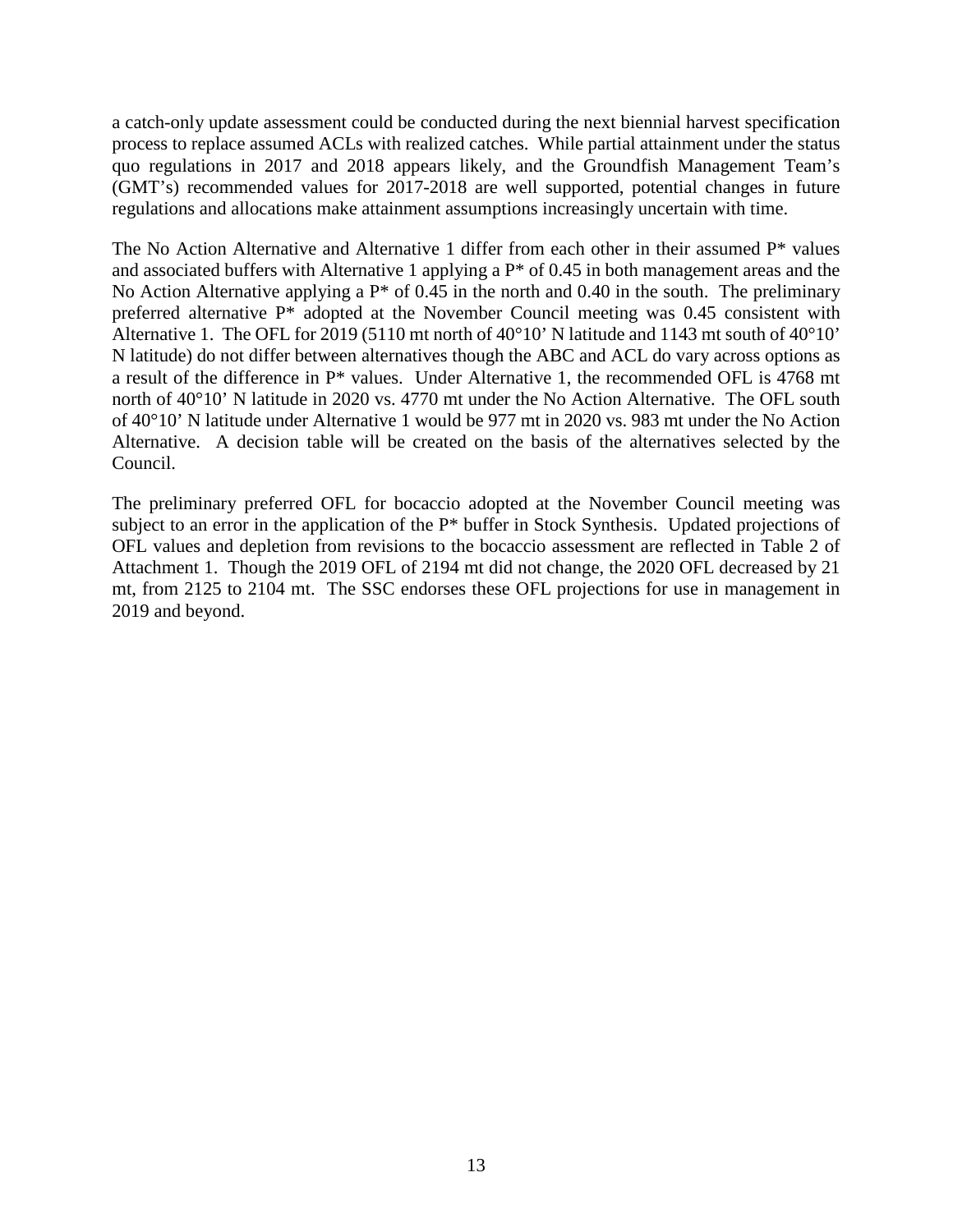### **SSC GROUNDFISH SUBCOMMITTEE REPORT ON WEBINAR MEETING HELD ON 08 FEBRUARY 2018**

The Scientific and Statistical Committee's (SSC) Groundfish Subcommittee (GFSC) met via Webinar on 8<sup>th</sup> February 2018, primarily to review revised overfishing limits (OFLs) for two stocks assessed during 2017 for which projections had been revised. The revised OFLs will be reviewed by the full SSC at its March 2018 meeting. There were also discussions during the webinar of the process for identifying research and data needs relating to groundfish for the Council's *2018 Research and Data Needs* document.

The draft agenda from the webinar is attached as Appendix A; a list of participants is attached as Appendix B.

# *Revised Overfishing Limits for Lingcod*

Dr. Melissa Haltuch of the National Marine Fisheries Service (NMFS) Northwest Fisheries Science Center (NWFSC) presented results of corrections to the lingcod OFL projections originally presented to the Council at its September meeting. The revised OFLs address an incorrect model forecast included in the assessment results that informed the 2019 and 2020 groundfish harvest specifications considered at the November Council meeting. Dr. Haltuch presented tabular comparisons of six different sets of OFL projections under different removal assumptions for 2017-2018, different buffers between the OFL and ABC based on P\* values assumed for the southern stock (0.40 versus 0.45), and full versus partial attainment of removals in 2019-2028. She also provided text descriptions corresponding to each of the six resulting options.

Options 1 and 2 (which correct a cut-and-paste error in the September version of the assessment document) assumed full attainment for the entire time series and apportioned 2017-2018 catches to the assessment areas based on 8% of the coast-wide lingcod survey biomass being between the 40°10' and 42° N Latitude region. Catches from 2019 forward are allocated between stock assessment model areas and management areas based on 21.31% of the lingcod survey biomass off California being between the 40°10' and 42° region and both options assume full ACL attainment. These options differ from each other in their P\* buffers with Option 1 having a buffer of 0.45 in the north and 0.40 in the south and Option 2 having buffers of 0.45 in both management areas. Options 3 to 6 differ from Options 1 and 2 in that catches for all years are apportioned to the assessment areas based on 21.31% of the biomass off California being between the 40°10' and 42° region. Options 3 and 4 assume partial attainment of the ACL in 2017 and 2018, but full attainment thereafter. These options differ from each other in their P\* buffers with Option 3 having a buffer of 0.45 in both management areas and Option 4 having buffers of 0.45 in the north and 0.40 in the south. Options 5 and 6 assumed partial attainment during the entire time series given expected attainment as judged by the GMT. These options differ from each other in their P\* buffers with Option 5 having a buffer of 0.45 in both management areas and Option 6 having buffers of 0.45 in the north and 0.40 in the south.

*Note*: *The Excel workbook provided by Dr. Haltuch used a value of 21.31% of the survey biomass off California being between the 40°10' and 42° region to apportion catches to the assessment areas. The supporting text description of the options incorrectly states that a value of 20.31% was used*.

None of the six options presented by Dr. Haltuch exactly matches the Council's preliminary preferred option adopted at the November Council meeting. Options 1 and 2, while assuming full ACL attainment in 2017 and 2018, assume a different apportionment to determine the portion of the stock occurring between 40°10' N latitude and 42° N latitude (8% of coastwide biomass based on recent average biomass in the NWFSC trawl survey). The apportionment in Options 3-6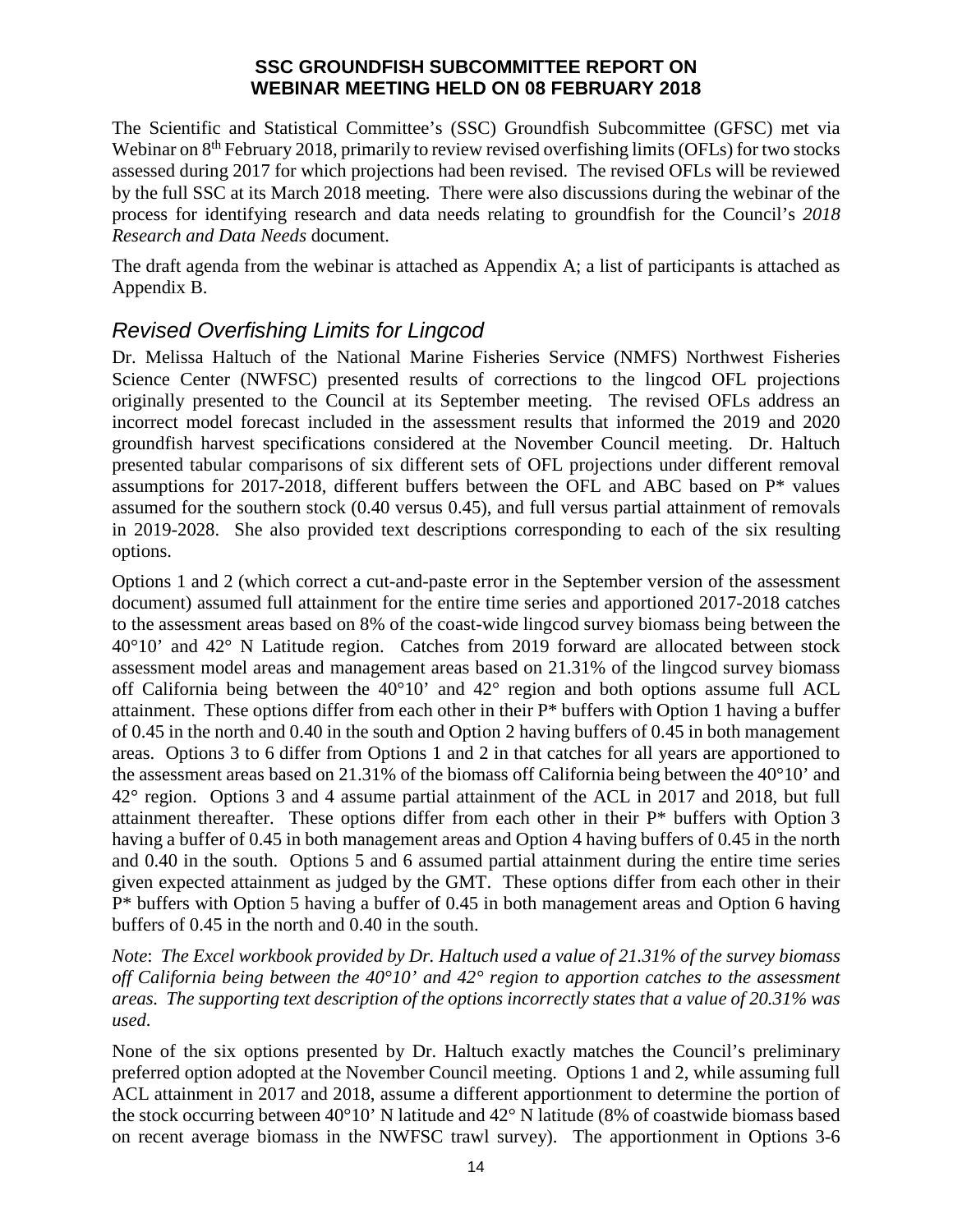(21.31% of the biomass off California based on recent average biomass in the NWFSC trawl survey) is the basis for the preliminary preferred option adopted in November. However, unlike Options 3-6, the preliminary preferred alternative assumed full ACL attainment from 2017 on. In March the full SSC will need to decide the apportionment and ACL attainment assumptions to recommend the new 2019 and 2020 lingcod OFLs; the Council will need to confirm its P\* choice. A decision table will be created on the basis of the option selected by the Council in March.

The GFSC and GMT members participating in the webinar discussed the likelihood of partial attainment assumptions in 2017 and 2018 and into the future. While partial attainment under the status quo regulations in 2017 and 2018 appears likely, and the GMT's recommended values are well supported, potential changes in future regulations and allocations make attainment assumptions increasingly uncertain with time. At present, the GMT has projections (unavailable for consideration in November 2017) of impacts from the alternatives analyzed in conjunction with the regulatory specifications for 2019 and 2020. After 2020, numerous changes could occur that would influence lingcod harvests (e.g., access to the RCA, changed allocations, and gear switching in the IFQ fishery). These would result in changes that are unanticipated under the assumed attainment values put forward under Options 5 and 6. Members of the GMT indicated their intent was to assume partial attainment into the future as the preferred method of addressing likely underattainment, even beyond 2018.

Members of the SSC voiced concerns regarding the potential for exceeding the values anticipated given the level of uncertainty beyond 2017 and 2018, noting that if ACLs are not attained in the future, a catch-only update assessment could be conducted during the next biennial harvest specification process to replace assumed ACLs with realized catches. Alternatively, assumptions regarding partial attainment in 2019 and beyond could be made and the catch-only updates undertaken to address catch that exceeds the assumed partial attainment in the future. This catchupdating process may not be possible mid-biennium given process considerations. Further, lags in the availability of catch data would hamper adjustments for the most recent year in any case.

There is some limited precedent for assuming partial attainment of the ACL in projections. This was done for Dover sole in the past, but the assumed partial attainment of Dover sole was due to a lack of market demand rather than limited access to the stock or allocations, which is the logic underlying the notion of future partial attainment of lingcod ACLs. In addition, the decision to apply partial attainment in the forecast for Dover sole was made prior to the use of catch-only update assessments in the Council process, which may have affected the decision had catch-only update assessments been available for consideration. This discussion brought to light the need for clarity in the Terms of Reference for stock assessments regarding attainment assumptions in constructing projections and decision tables. Updates to the Terms of Reference should specify (a) when the GMT should provide advice, (b) the starting year of projections, (c) how attainment is specified for the two years prior to the first year of the projection period, (d) the level of attainment to assume for the remainder of the projection period, and (e) the process for deciding what values are most appropriate. This should reduce the need to make changes to assessments late in the harvest specification process, as occurred for lingcod during the current harvest specification process. It was also noted that using complicated removal assumptions increases the risk of errors or miscommunications between advisory bodies and assessment analysts.

**Without additional information from the GMT regarding the justification for partial attainment after 2018, the GFSC endorses using Options 3 or 4, which assume partial attainment in 2017-2018 and full attainment thereafter**. Given the demands of the regulatory specification development process, the GMT indicated they may not be able to provide additional information prior to the March Council meeting. If the GMT provides additional information in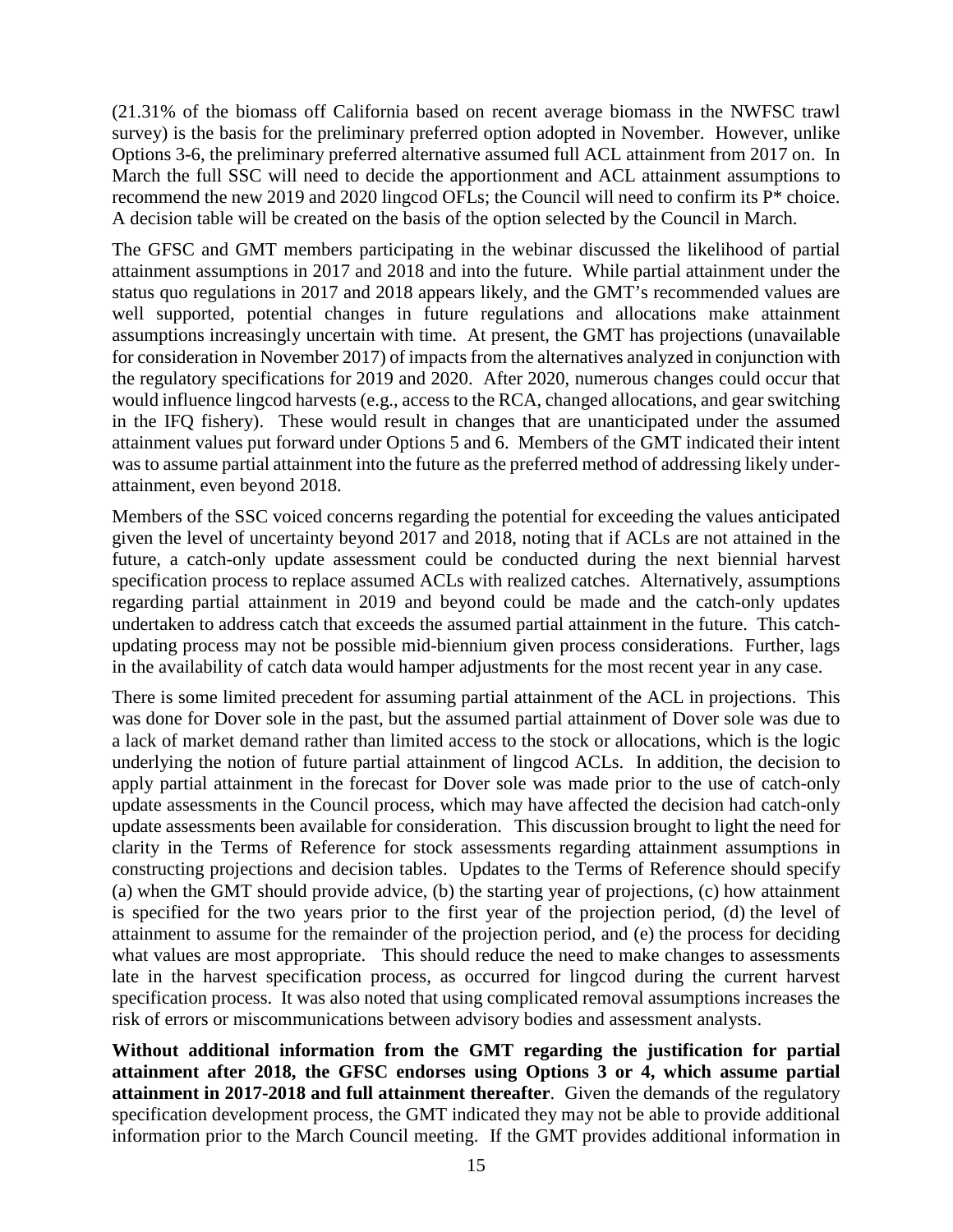March, it could inform the choice between Options 3-4 (full attainment from 2019 on) versus 5-6 (partial attainment from 2019 on). Assumptions regarding future attainment could also be revisited through conducting a catch-only update assessment as early as the 2021-2022 biennial specification process.

# *Revised 2020 Overfishing Limit for Bocaccio*

Dr. Xi He of the NMFS Southwest Fisheries Science Center presented updated projections of OFL values and depletion from revisions to the bocaccio assessment that used an assumed P\* of 0.45, applied an updated catch stream, and extended the projections in the decision table through 2028. These updates, which were made after the Council's November 2017 review of 2019 and 2020 groundfish harvest specifications, were included in a revised stock assessment document (He and Field, 2017). Projected depletion in 2026 (the last year in the projection reported in the June 2017 version of the assessment document) was 46.4 % in the revised assessment document compared to the 46.0% reported in the June 2017 version. In addition, the 2020 OFL decreased by 21 mt metric tons, from 2125 to 2104 mt. The 2019 OFL did not change.

# *Groundfish Items for 2018 Research and Data Needs Document*

Dr. David Sampson (SSC Groundfish Subcommittee Chair) briefed the group on draft text for groundfish research and data needs that will be reviewed by the full SSC. Revised text will be included in the draft *2018 Research and Data Needs* document that the Council's advisory bodies will receive in advance of the April Council meeting. A revised draft *2018 Research and Data Needs* document will be considered by the Council at its June meeting and distributed for public comment, with final adoption by the Council in September.

To produce the draft text on groundfish research and data needs (RDN) David compiled a list of 544 RDN items from the stock assessment documents and STAR Panel reports that had occurred since the Council adopted its *2013 Research and Data Needs* document (during the 2013, 2015, and 2017 assessment cycles). Additional RDN items were taken from reports of the stock assessment process review meetings that were held in 2015 and 2017. The set of RDN items were systematically considered and reviewed by the members of the GFSC with each member picking up to six RDN items that were considered to be highest priority. This exercise resulted in 32 individual RDN items that David included in the draft text for groundfish RDN.

It was suggested that David include instructions with the draft 2018 groundfish RDN text to clarify elements for which he would like assistance. The initial portion of the draft text includes a summary of progress made on groundfish items from the *2013 Research and Data Needs* document. David was unsure of progress that may have been made for many of the 2013 RDN items and seeks assistance from others on those 2013 RDN items that are highlighted. Feedback on all parts of the draft 2018 groundfish RDN text is welcomed.

Mr. John DeVore (Council staff) plans to circulate the draft *2018 Research and Data Needs* document to the full SSC during the week of 12-16 February. Discussion and revisions to the draft document are to take place via email correspondence with the aim of preparing a version for distribution to the Council's advisory bodies in advance of the April Council meeting. The Briefing Book deadline for the April meeting is March 15<sup>th</sup>. David requests comments and edits from the full SSC by March  $12<sup>th</sup>$ .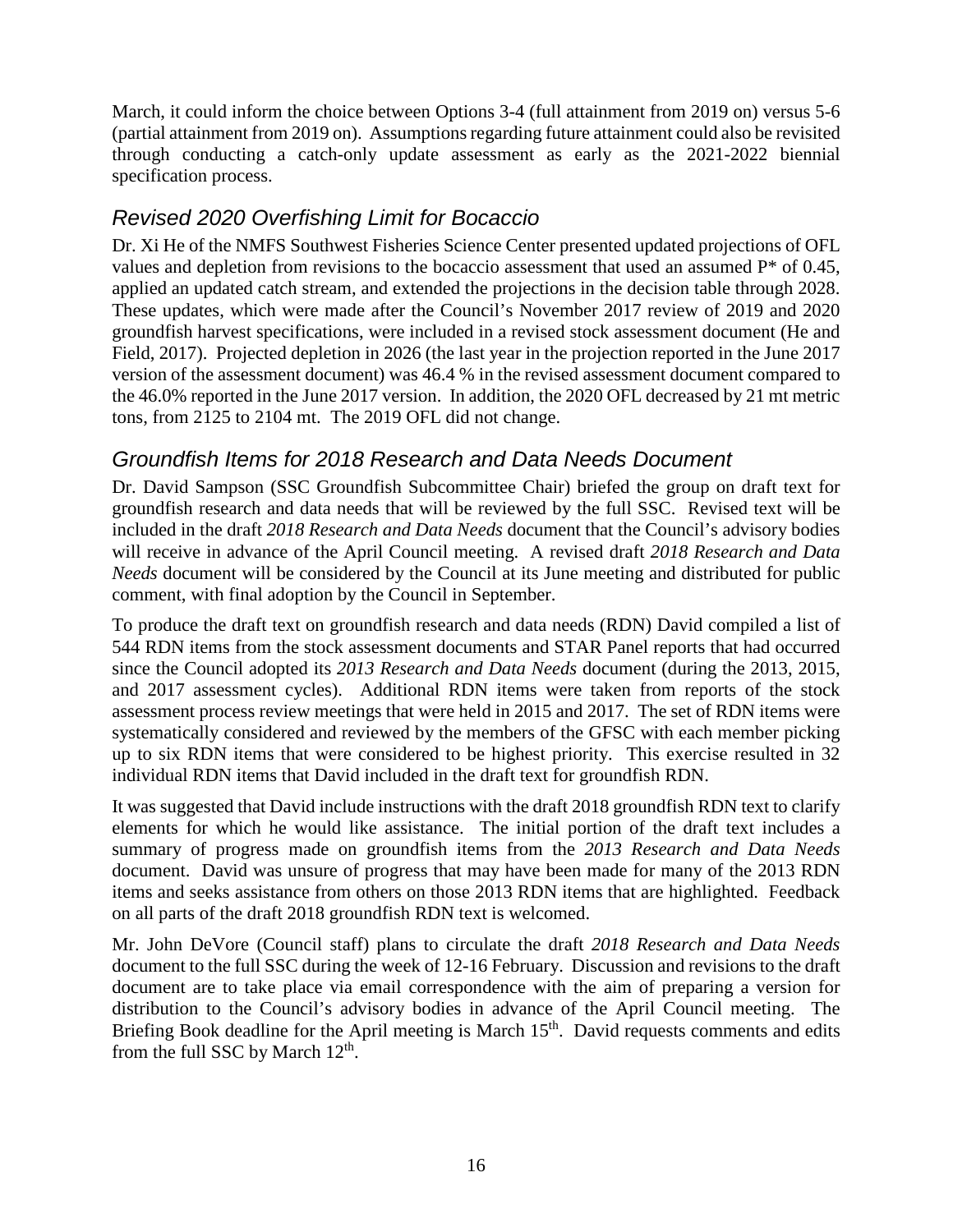## *References*

He, X., and J.C. Field. 2017. Stock Assessment Update: Status of Bocaccio, *Sebastes paucispinis*, in the Conception, Monterey and Eureka INPFC areas for 2017. Pacific Fishery Management Council, Portland, Oregon.

## *GFSC Notes*:

*The Excel workbook provided by Dr. Haltuch used a value of 21.31% of the survey biomass off California being between the 40°10' and 42° region to apportion catches to the assessment areas. The supporting text description of the options incorrectly states that a value of 20.31% was used*.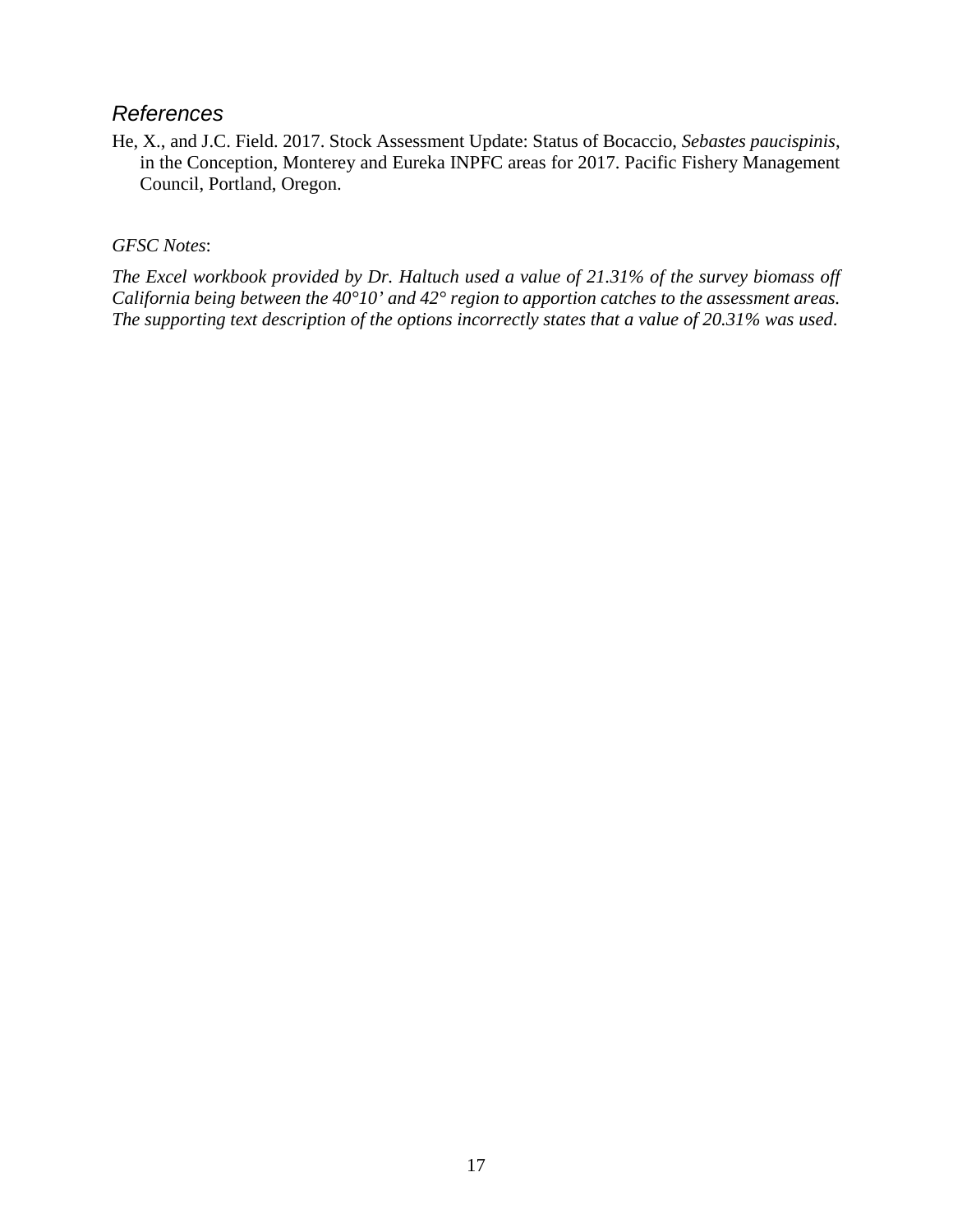# *Appendix A.*

# **PROPOSED AGENDA Scientific and Statistical Committee's Groundfish Subcommittee**

Pacific Fishery Management Council Large Conference Room 7700 N.E. Ambassador Place, Suite 101 Portland, OR 97220 Online Webinar Telephone: 503-820-2280 February 8, 2018

This is a meeting of the Scientific and Statistical Committee (SSC's) Groundfish Subcommittee (GFSC), with remote attendance via webinar (see webinar information below). There will also be a public listening station at the Pacific Council office (address listed above). SSC subcommittee meetings are open to the public, and public comments will be taken at the discretion of the SSC Groundfish Subcommittee Chair.

A suggestion for the amount of time each agenda item should take is provided. All times are approximate and subject to change. At the time the agenda is approved, priorities can be set and these times revised. Discussion leaders should determine whether more or less time is required, and request the agenda be amended.

To Attend the GoToWebinar:

- 1. Use this link: https://www.gotomeeting.com
- 2. Click "Join a Webinar" in the top right of page.
- 3. Enter the Webinar ID: 728-365-997
- 4. Please enter your name and email address (required)
- 5. You must use your telephone for the audio portion of the meeting by dialing this TOLL number 1-312-757-3121
- 6. Enter the Attendee phone audio access code 728-365-997
- 7. Enter your audio phone pin (shown on screen after joining the webinar)

System Requirements

- PC-based attendees: Required: Windows® 7, Vista, or XP
- Mac®-based attendees: Required: Mac OS® X 10.5 or newer
- Mobile attendees: Required: iPhone®, iPad®, Android™ phone or Android tablet (See the GoToMeeting Webinar Apps)

# THURSDAY, FEBRUARY 8, 2018 – 1 PM

### *A. Call to Order-GFSC Administrative Matters*

- 1. Call to Order and Introductions Dave Sampson
- 2. Approve Agenda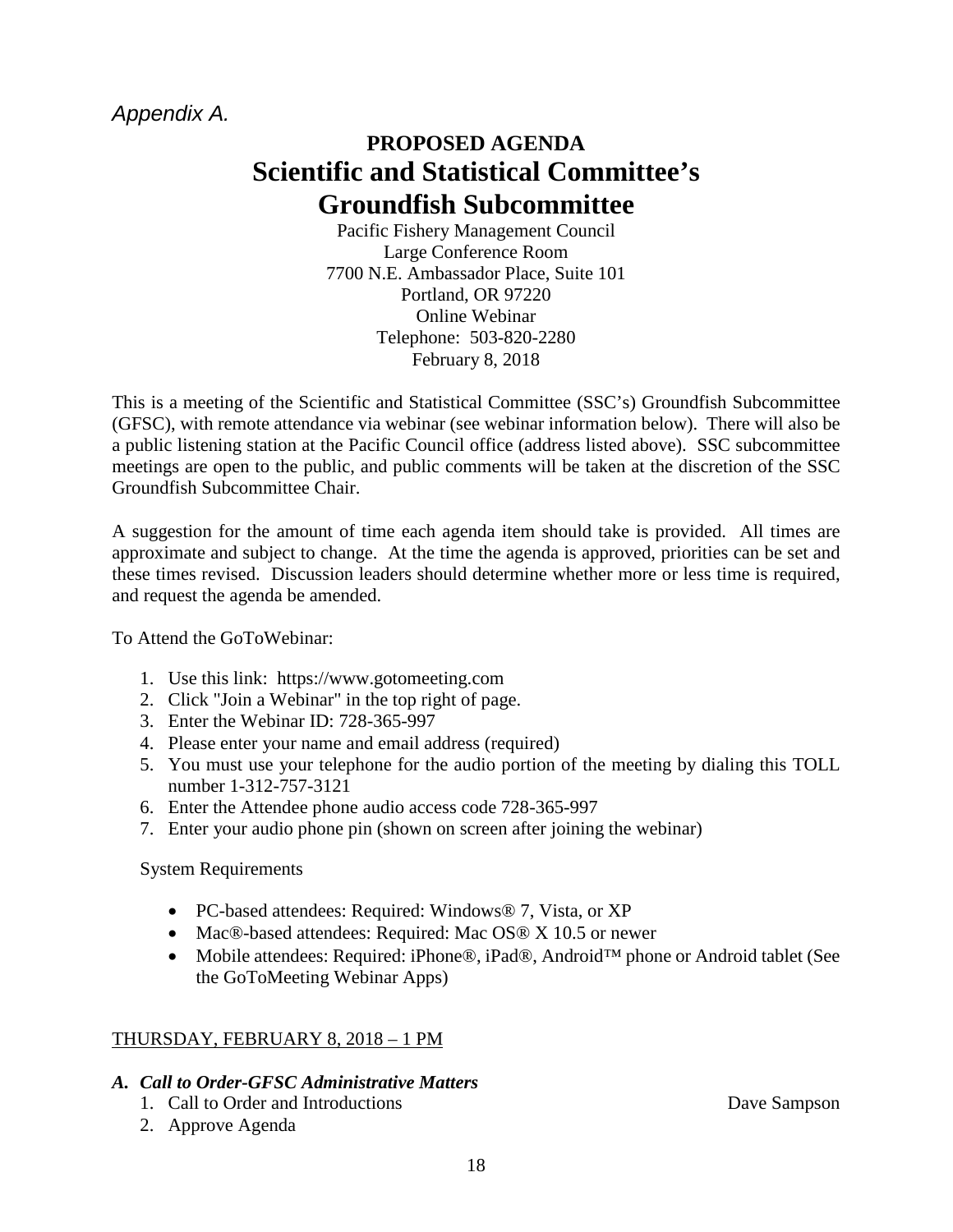3. Rapporteur Assignments (1 p.m., 0.5 hours)

# *B. Revised Overfishing Limits* 1. Review Revised Overfishing Limits for Lingcod Melissa Haltuch (1:30 p.m.; 1 hour) 2. Review a Revised 2020 Overfishing Limit for Bocaccio Xi He and John Field (2:30 p.m.; 0.5 hours)

# *C. Review Draft Sections of the 2018 Research and Data Needs Document Relevant to*  **Groundfish** Dave Sampson

- 1. Review Assignments and Deadlines for SSC and Council Review in April and Beyond
- 2. Discuss Research Priorities and Content (3 p.m.; 1 hour)

## *D. Other Items?*

ADJOURN

PFMC 02/02/18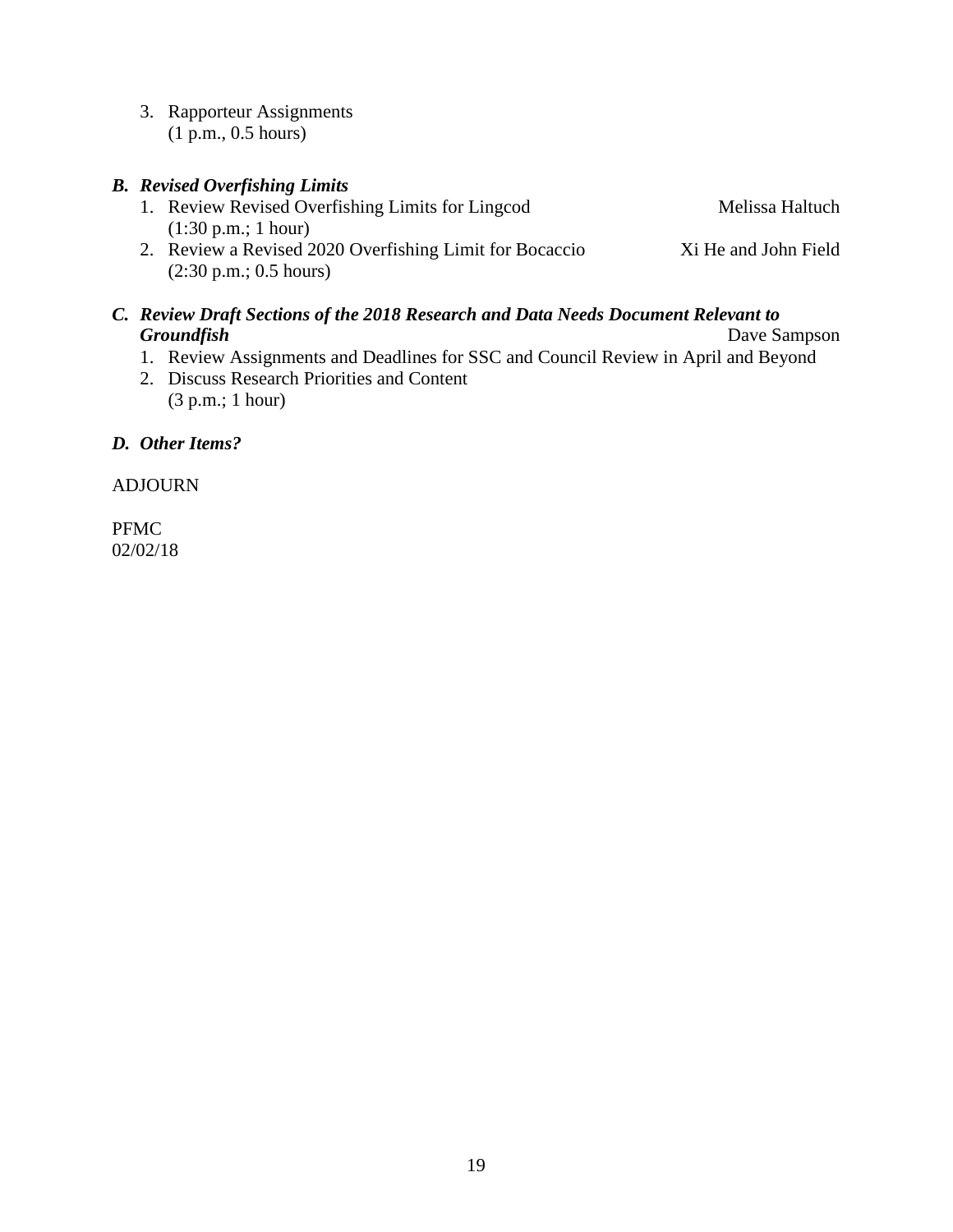*Appendix B. Participant list (\*s indicate Groundfish Subcommittee members)*

| Last Name           | <b>First Name</b> |
|---------------------|-------------------|
| Berger <sup>*</sup> | Aaron             |
| Budrick *           | John              |
| Conroy              | Mike              |
| DeVore              | John              |
| Doerpinghaus        | Jessi             |
| Field *             | John              |
| Hamel *             | Owen              |
| Harley              | Abigail           |
| He                  | Xi                |
| Hooper              | <b>Brian</b>      |
| Key *               | Meisha            |
| Krause              | Sandra            |
| Mandrup             | Melissa           |
| Matson              | Sean              |
| Mattes              | Lynn              |
| Petersen            | Joe               |
| Reed                | Heather           |
| Rudolph             | Tom               |
| Sampson *           | David             |
| Satterthwaite       | Will              |
| Shen                | Chenchen          |
| Simon               | Jennifer          |
| Stephens            | Andi              |
| Tsou*               | Theresa           |
| Zimm                | Louis             |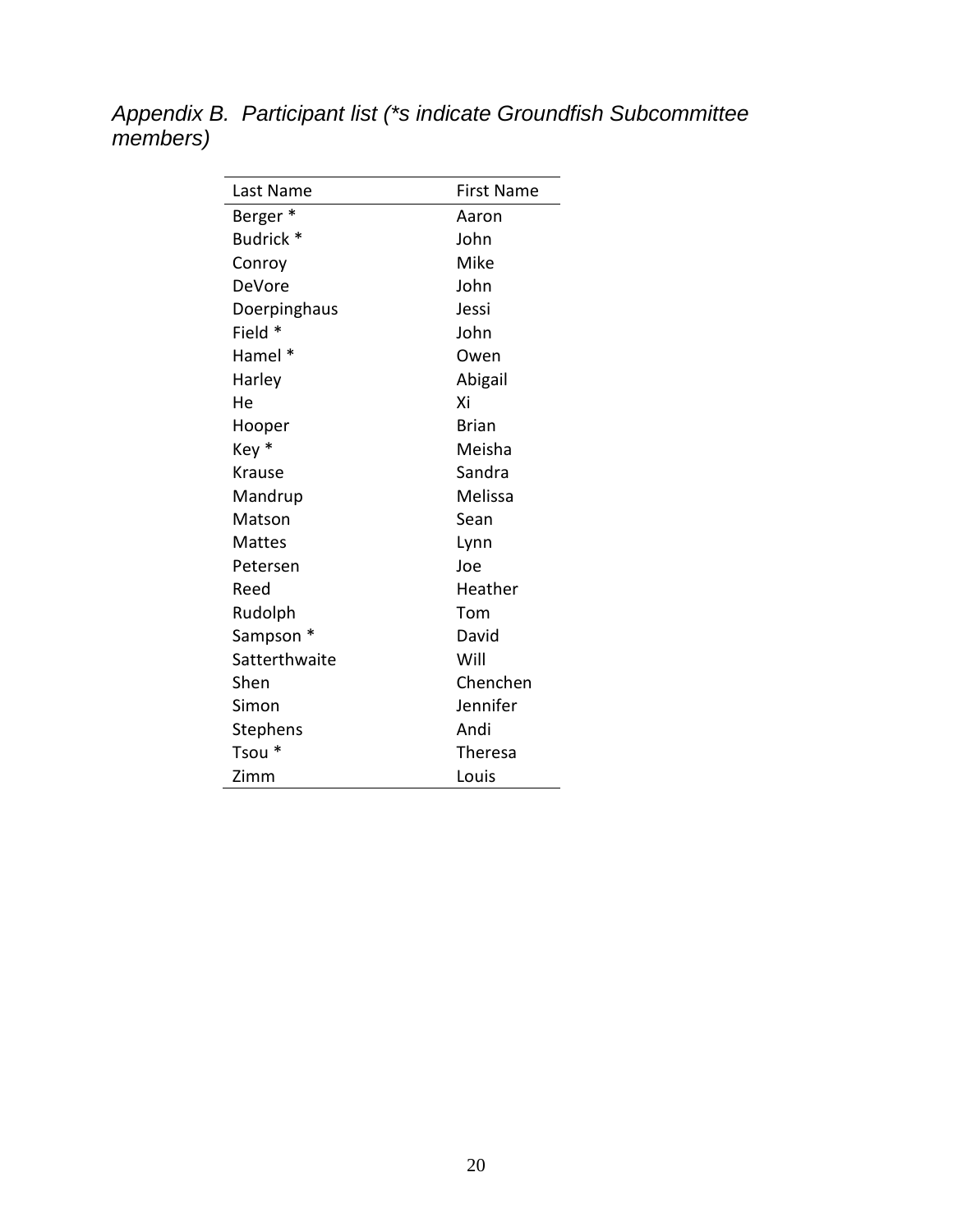*SSC Notes:* 

- *The sigma portion of the P\* buffer should be increased into the future as well, but not accounting for it as of yet, so assumptions regarding underattainment may not be prudent at this point.*
- *Note that the Attachment 3 Option 6 label in the OFL Tab header on the table incorrectly states that the value used in 0.913 vs. a different value included in the table.*
- *Basing apportionment on the percentage of biomass in California alone is better-supported than the 8% coastwide and the GMT provided a compelling argument for low 2017-2018 attainment, thus options 1 and 2 were excluded from further consideration.*
- *Bocaccio 2019 ACL – the F applied was not consistent with the ACL in 2019 and needs to be addressed in SS making leading to the error. Put in the accepted practices document the need to address this issue. More information from Owen Hamel of NWFSC on the technical issue in SS is provided below.*

*Melissa requested that I send an email which could be saved for posterity to remind us of the issue concerning the application of the buffer in projections when using hybrid F.* 

*Currently, as implemented in SS for versions 3.30.10 and earlier the buffer specification in the forecast file ("control rule target") applies to reduce the Fs not the catches by the value input here. Commonly, our assessments have used Pope's approximation for F which does not have an explicit F in the calculation and hence when applying the control rule target (the buffer value) in the forecast file this fraction was multiplied by the catch providing us with ACLs that equal the OFL\*buffer for all years exactly.* 

*However, when using the Baranov or Hybrid F approach for fishing effort, there now is an F in the calculation of this quantity. Currently, the option in the forecast file with applying the control rule target (the buffer value) to the Fs. This results in ACL values that do not equal the OFL\*buffer because the ACL is now being determined in terms of the adjusted F value.* 

*Additionally, the ratio of the ACL to the OFL is not a consistent fraction across the forecast period. This prohibits simply adjusting the control rule target value to the value that would equal the OFL\*buffer and would require one to iteratively determine this value for each year of the forecast period.*

*This issue has been raised with Rick and we hope to have a fulfilling correction for next cycle. He believes the change could be done without too much effort but would require an I/O change to the model.* 

*If there are any questions Ian or myself would be happy to discuss this further.*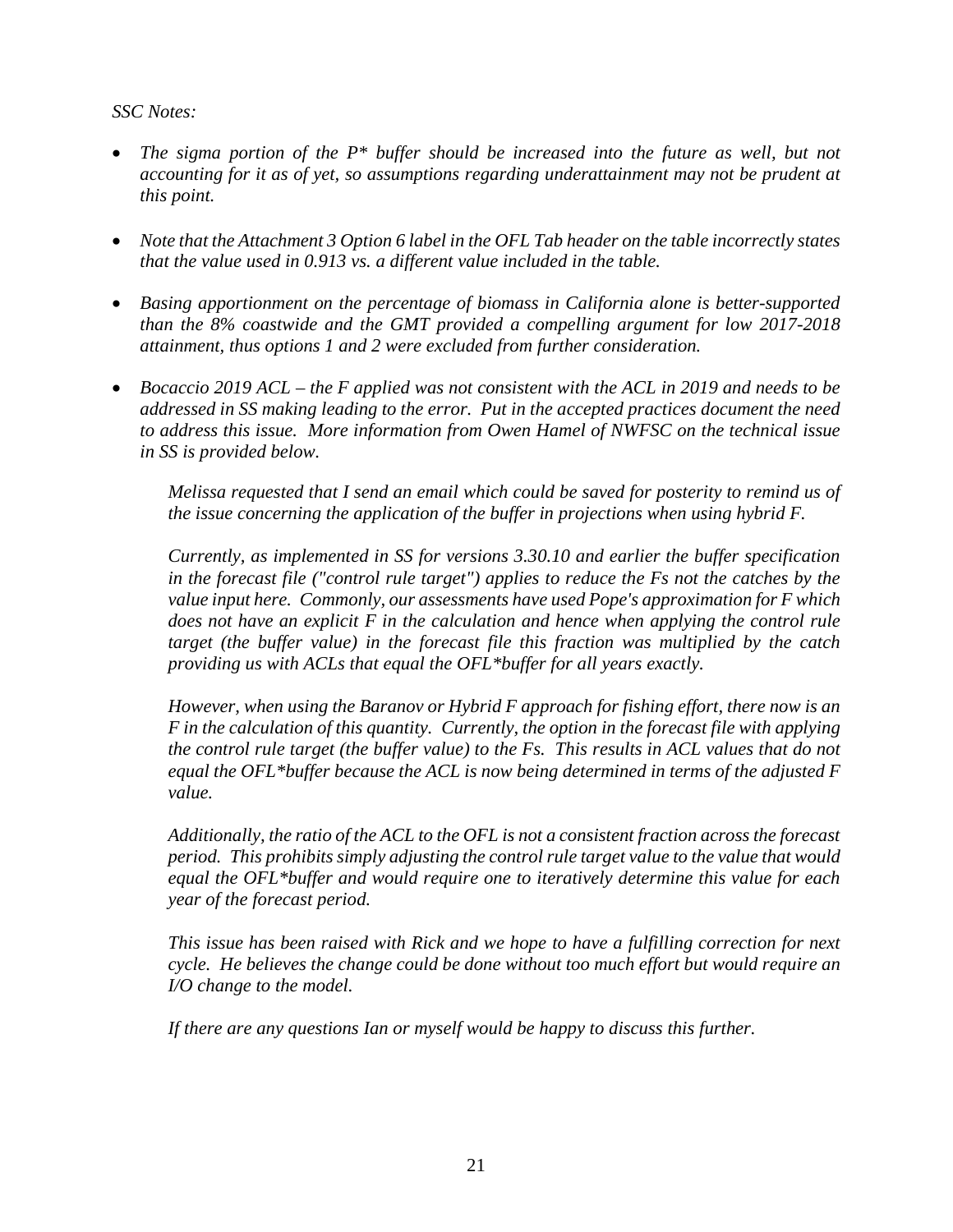### *A. SSC Administrative Matters*

### Planning for April Anchovy Discussion

The Scientific and Statistical Committee (SSC) reviewed materials in preparation for an April 2018 discussion on "Process for Review of Reference Points for Monitored Stocks" with particular focus on consideration of potential revisions to the current OFL for the central subpopulation of northern anchovy. Specifically, the SSC discussed the motion and guidance from the April 2017 agenda item G.2 regarding Council guidance on current and alternative OFL methods for the Central Subpopulation of Northern Anchovy (CSNA), and what materials are most appropriate for additional review and analysis in preparation for that discussion and anticipated SSC report.

The SSC Chair led an overview discussion of a number of available reports that are either available to or were developed for the PFMC by the SWFSC and various Council entities in order to prioritize those reports most relevant to the upcoming April discussion and recommendations. The past documents and reports determined to be most relevant for inclusion in April briefing book materials include:

- The original Conrad 1991 manuscript (included in SSC briefing materials for the March 2018 meeting).
- The data and/or analyses associated with the conversion of Conrad's coastwide estimate of MSY to an estimate applicable to U.S. waters (help from WC Region and PFMC staff?)
- Any associated SSC statements or minutes regarding discussions that were associated with the SSC recommendation to adopt the Conrad results as the best available science for informing the CSNA OFL (help from WC Region and PFMC staff?)

The joint SSC/CPS MT Report on Central Subpopulation of Northern Anchovy Overfishing Limit Process April 2017

• The SWFSC Review and Re-evaluation of Minimum Stock Size Thresholds for Finfish in the Coastal Pelagic Species Fishery Management Plan for the U.S. West Coast (Supplemental NMFS Report, September 2016), with a specific focus on the SRFIT analysis applied to CSNA and its estimates of  $F_{MSY}$  and  $B_{MSY}$ .

Additionally, at the April meeting, the SSC anticipates a detailed discussion of how the results of the January 2018 acoustic-trawl survey methodology review could apply to anchovy biomass and FMSY estimates. As preliminary indications from the ATM review suggest that a primary Panel recommendation will be that the ATM results are appropriate for use as relative, but not absolute, abundance estimates, the expectation is that this would preclude direct application of the ATM survey results as would be required to apply several of the options for potential CSNA management laid out in the April 2017 report. Consequently, the SSC also anticipates a white paper by Dr. Andre Punt regarding how a relative abundance index could be used to develop a harvest control rule for CSNA. This document is anticipated to provide guidance on how a management strategy evaluation (MSE) could inform a process for developing such a rule, and will provide some insights into what a potential timeline for developing such an MSE might look like.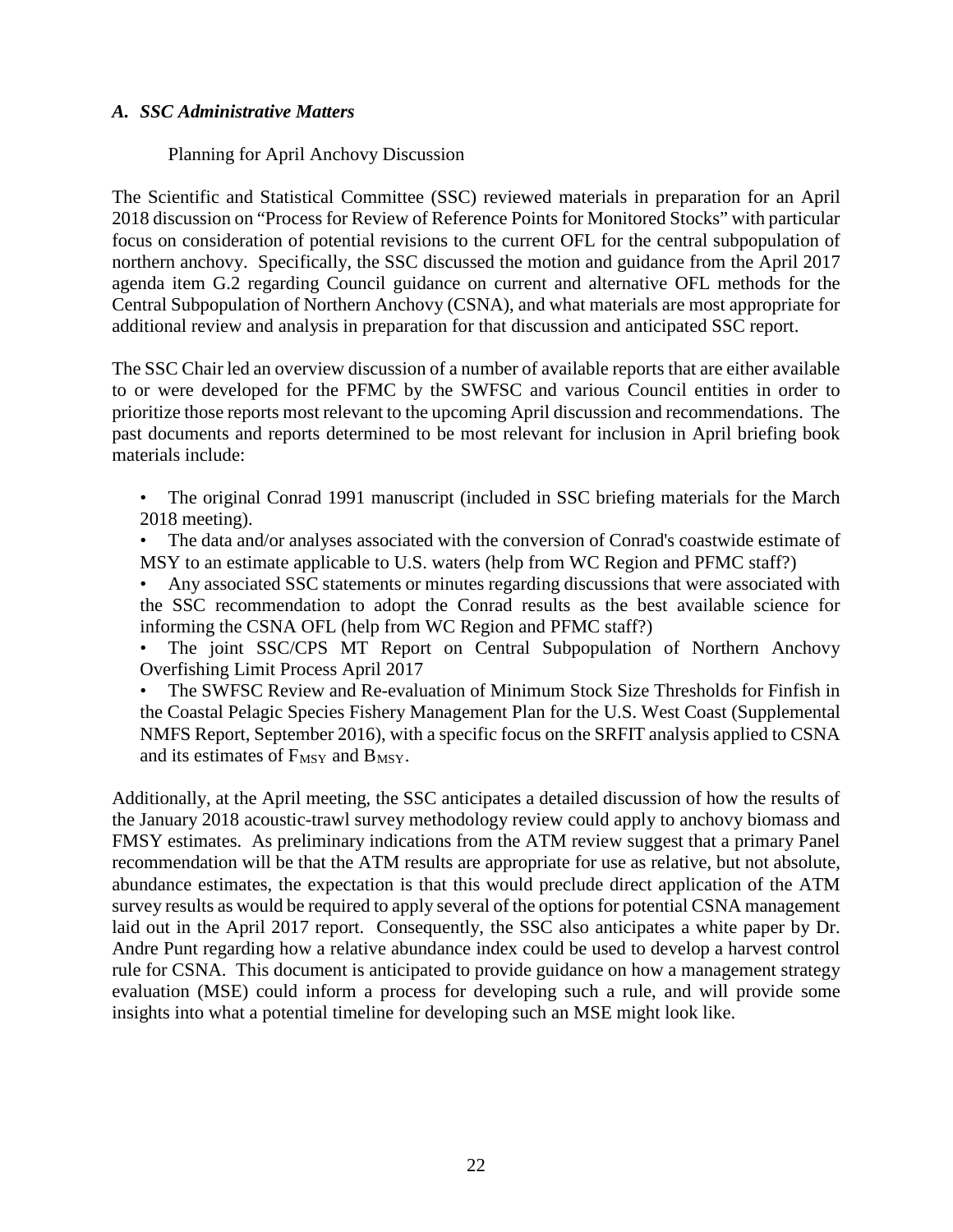| <b>Salmon</b>         | <b>Groundfish</b>              | <b>Coastal Pelagic</b><br><b>Species</b> | o<br><b>Highly</b><br><b>Migratory</b><br><b>Species</b> | <b>Economics</b>     | Ecosystem-<br><b>Based</b><br><b>Management</b> |  |
|-----------------------|--------------------------------|------------------------------------------|----------------------------------------------------------|----------------------|-------------------------------------------------|--|
| <b>Galen Johnson</b>  | <b>David</b><br><b>Sampson</b> | <b>André Punt</b>                        | <b>Aaron</b><br><b>Berger</b>                            | <b>Cameron Speir</b> | Dan Holland                                     |  |
| John Budrick          | Aaron Berger                   | Aaron Berger                             | John Field                                               | Michael Harte        | Evelyn Brown                                    |  |
| Alan Byrne            | John Budrick                   | Evelyn Brown                             | Michael Harte                                            | Dan Holland          | John Field                                      |  |
| Owen Hamel            | John Field                     | John Budrick                             | Dan Holland                                              | André Punt           | Michael Harte                                   |  |
| Michael Harte         | Owen Hamel                     | Alan Byrne                               | André Punt                                               | David Sampson        | Galen Johnson                                   |  |
| Will<br>Satterthwaite | Meisha Key                     | John Field                               | David<br>Sampson                                         |                      | André Punt                                      |  |
| Rishi Sharma          | André Punt                     | Owen Hamel                               | Rishi Sharma                                             |                      | Will<br>Satterthwaite                           |  |
| Ole Shelton           | Rishi Sharma                   | Meisha Key                               |                                                          |                      | Ole Shelton                                     |  |
| Cameron Speir         | Tien-Shui Tsou                 | Will<br>Satterthwaite                    |                                                          |                      | Cameron Speir                                   |  |
|                       |                                | Tien-Shui Tsou                           |                                                          |                      | Tien-Shui Tsou                                  |  |

# SSC Subcommittee Assignments, March 2018

**Bold** denotes Subcommittee Chairperson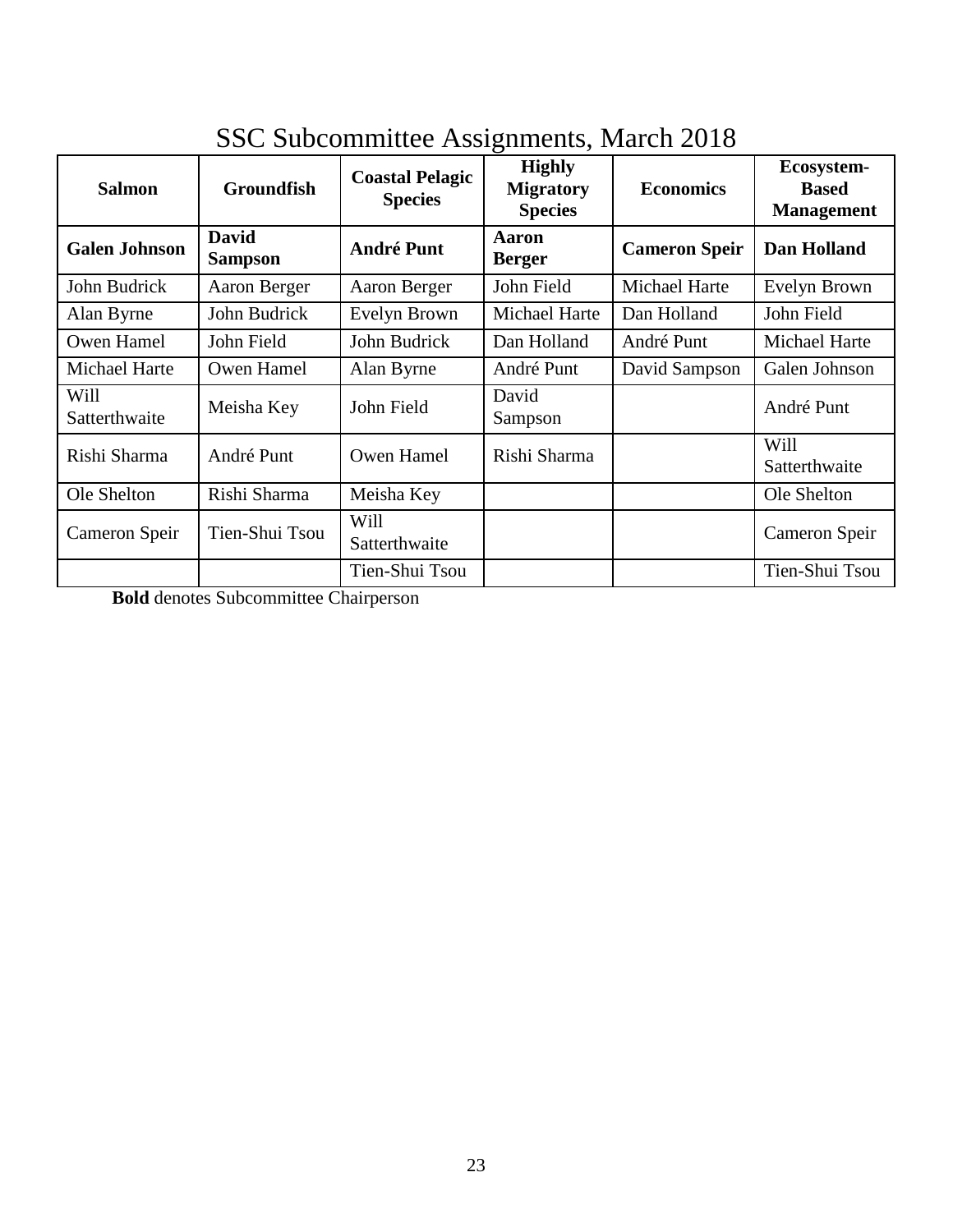| <b>Council Meeting Dates</b>                  | <b>Location</b>                        | <b>Likely SSC Mtg Dates</b> | <b>Major Topics</b>                   |
|-----------------------------------------------|----------------------------------------|-----------------------------|---------------------------------------|
| <b>March 8-14, 2018</b>                       | DoubleTree by Hilton Sonoma            |                             | Election of new SSC officers          |
| <b>Advisory Bodies may begin Thu, March 8</b> | One Doubletree Drive                   |                             | Identify salmon management            |
| Council Session may begin Fri, March 9        | Rohnert Park, CA 94928                 |                             | objectives                            |
|                                               | Phone: 707-584-5466                    |                             | Salmon review/Pre I                   |
|                                               |                                        |                             | CA current & IEA report               |
|                                               |                                        | Two-day SSC Session         | <b>FEP Climate Shift Initiatives</b>  |
|                                               |                                        | Thu, March 8 - Fri,         | Report                                |
|                                               |                                        | March 9                     | <b>Sablefish Ecosystem Indicators</b> |
|                                               |                                        |                             | <b>MSE</b>                            |
|                                               |                                        |                             | Groundfish initial stock              |
|                                               |                                        |                             | assessment plan and Terms of          |
|                                               |                                        |                             | Reference                             |
|                                               |                                        |                             | Groundfish harvest specifications     |
| <b>April 5-11, 2018</b>                       | <b>Sheraton Portland Airport Hotel</b> |                             | <b>Pacific Sardine Assessment</b>     |
| Advisory Bodies may begin Thu, April 5        | 8235 NE Airport Way                    |                             | Coastal pelagic species EFPs          |
| Council Session may begin Fri, April 6        | Portland, OR 97220                     |                             | Salmon Methodology Topic              |
|                                               | Phone: 503-281-2500                    | Two-day SSC Session         | Selection                             |
|                                               |                                        | Thu, April 5 – Fri, April 6 | <b>ATM Methodology Final</b>          |
|                                               |                                        |                             | Approval                              |
|                                               |                                        |                             | Process for Review of Ref. Points     |
|                                               |                                        |                             | for Monitored Stocks                  |
| June 6-13, 2018                               | <b>DoubleTree by Hilton Spokane</b>    |                             | Final stock assessment plan and       |
| Proposed Subcommittees may meet Wed,          | <b>City Center</b>                     | Two-day SSC Session         | <b>Terms of Reference</b>             |
| Jun $6$                                       | 322 N. Spokane Falls Court             | Thu, June 7 – Fri, June 8   | Research and Data Needs, Prelim.      |
| Advisory Bodies may begin Thu, June 7         | Spokane, WA 99201                      |                             |                                       |
| Council Session may begin Fri, June 8         | Phone: 509-455-9600                    |                             |                                       |
| September 5-12, 2018                          | DoubleTree by Hilton Hotel             | One-day Ecosystem Subcm     | <b>Groundfish Stock Assessment</b>    |
| Proposed Subcommittees may meet Wed,          | <b>Seattle Airport</b>                 | Session?                    | Methodology Review Topic              |
| Sept 5                                        | 18740 International Boulevard          | Wed, Sep 5                  | Selection                             |
| Advisory Bodies may begin Thu, Sept 6         | Seattle, WA 98188                      | Two-day SSC Session         | Research and Data Needs, Final        |
| Council Session may begin Fri, Sept 7         | Phone: 206-246-8600                    | Thu, Sep 6 - Fri, Sep 7     | Salmon Methodology Topic              |
|                                               |                                        |                             | Priorities                            |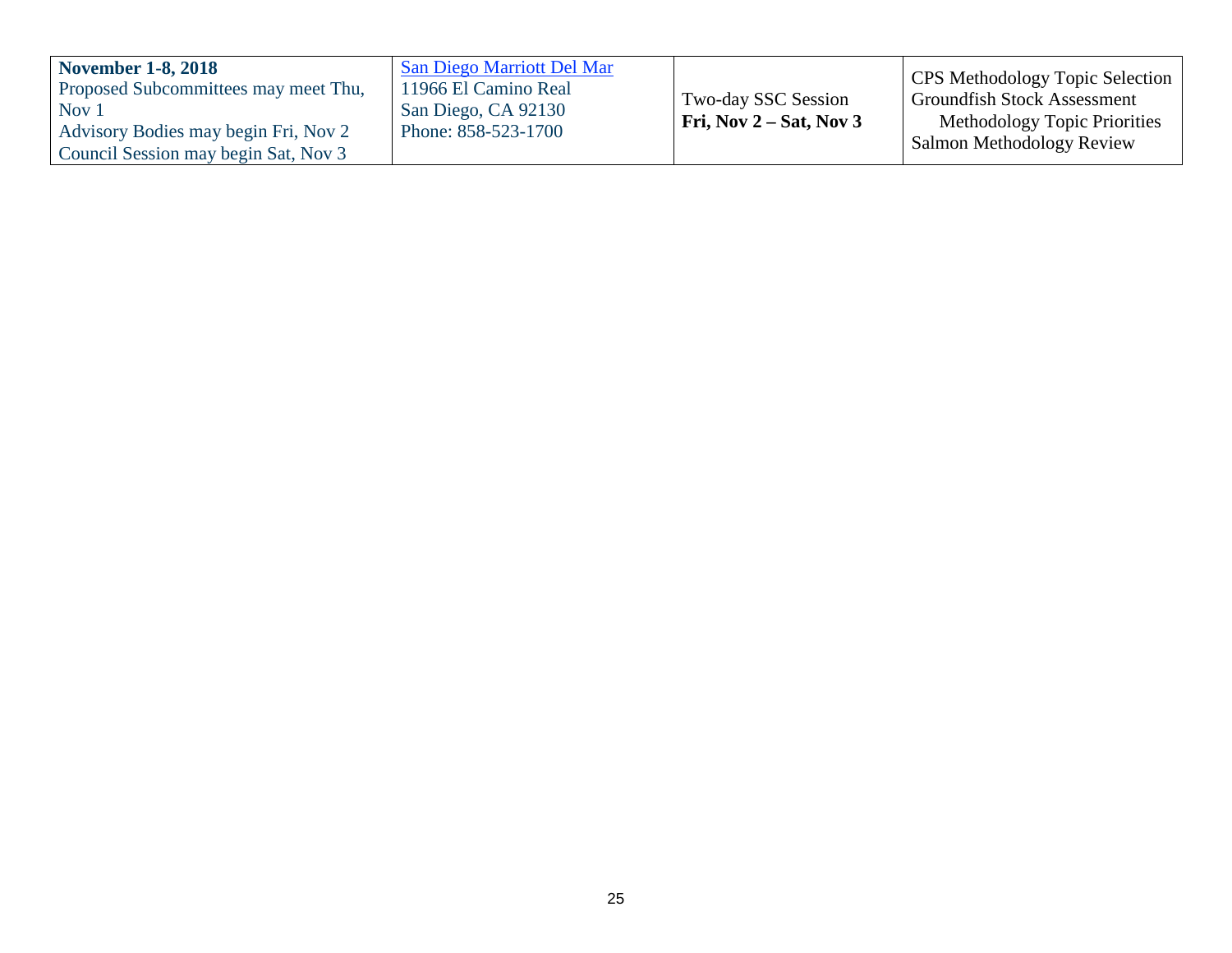|                         | <b>Proposed Workshops and SSC Subcommittee Meetings for 2018</b>                                        |                            |                                                 |                                                                                                                           |                                       |                       |                                        |  |  |
|-------------------------|---------------------------------------------------------------------------------------------------------|----------------------------|-------------------------------------------------|---------------------------------------------------------------------------------------------------------------------------|---------------------------------------|-----------------------|----------------------------------------|--|--|
| <b>Workshop/Meeting</b> |                                                                                                         | <b>Potential Dates</b>     | Sponsor/<br><b>Tentative</b><br><b>Location</b> | <b>SSC Reps.</b>                                                                                                          | <b>Additional</b><br><b>Reviewers</b> | AB Reps.              | Council<br><b>Staff</b>                |  |  |
| $\mathbf{1}$            | <b>SCS6 Meeting</b>                                                                                     | Jan. 17-19                 | Council &<br>NMFS/<br>San Diego, CA             | Satterthwaite,<br>Holland, Punt,<br>Berger, Budrick,<br>Field, Hamel,<br>Harte, Johnson,<br>Sharma, Speir,<br><b>Tsou</b> | <b>TBD</b>                            | None                  | Tracy,<br><b>DeVore</b><br>Others? TBD |  |  |
| $\overline{2}$          | <b>CPS ATM Methodology</b><br>Review                                                                    | Jan. 30 Feb. 2             | Council/<br>La Jolla, CA                        | Punt, Brown,<br>Hamel                                                                                                     | <b>TBD</b>                            | <b>TBD</b>            | Griffin                                |  |  |
| $\overline{\mathbf{3}}$ | <b>GF</b> Subcommittee Webinar<br><b>Review of Harvest</b><br>Specifications and GF R&D<br><b>Needs</b> | Feb. 8                     | Council/Webinar                                 | <b>GF</b> Subcommittee                                                                                                    | None                                  | None                  | <b>DeVore</b>                          |  |  |
| $\overline{\mathbf{4}}$ | <b>CAPAM Workshop on</b><br><b>Spatio-Temporal CPUE</b><br><b>Indices</b>                               | Feb. 26 - Mar. 2           | CAPAM/<br>La Jolla, CA                          | <b>TBD</b>                                                                                                                | <b>TBD</b>                            | None                  | <b>TBD</b>                             |  |  |
| 5                       | <b>Review of Sardine Update</b><br>Assessment                                                           | Mar. 6                     | Council/<br>Webinar                             | <b>CPS Subcommittee</b>                                                                                                   | None                                  | <b>CPSMT</b><br>CPSAS | Griffin,<br><b>DeVore</b>              |  |  |
| 6                       | <b>Review of Catch Estimation</b><br>Methods in Sparsely<br><b>Sampled Mixed Stock</b><br>Fisheries     | Mar. 28-29                 | Council/<br>Santa Cruz, CA                      | <b>GF</b> Subcommittee                                                                                                    | <b>TBD</b>                            | <b>TBD</b>            | DeVore                                 |  |  |
| 7                       | <b>Review of Nearshore ROV</b><br><b>Survey Designs and</b><br>Methodologies                            | Late Summer/Early<br>Fall? | Council/<br><b>TBD</b>                          | <b>GF</b> Subcommittee                                                                                                    | <b>TBD</b>                            | <b>TBD</b>            | <b>DeVore</b>                          |  |  |